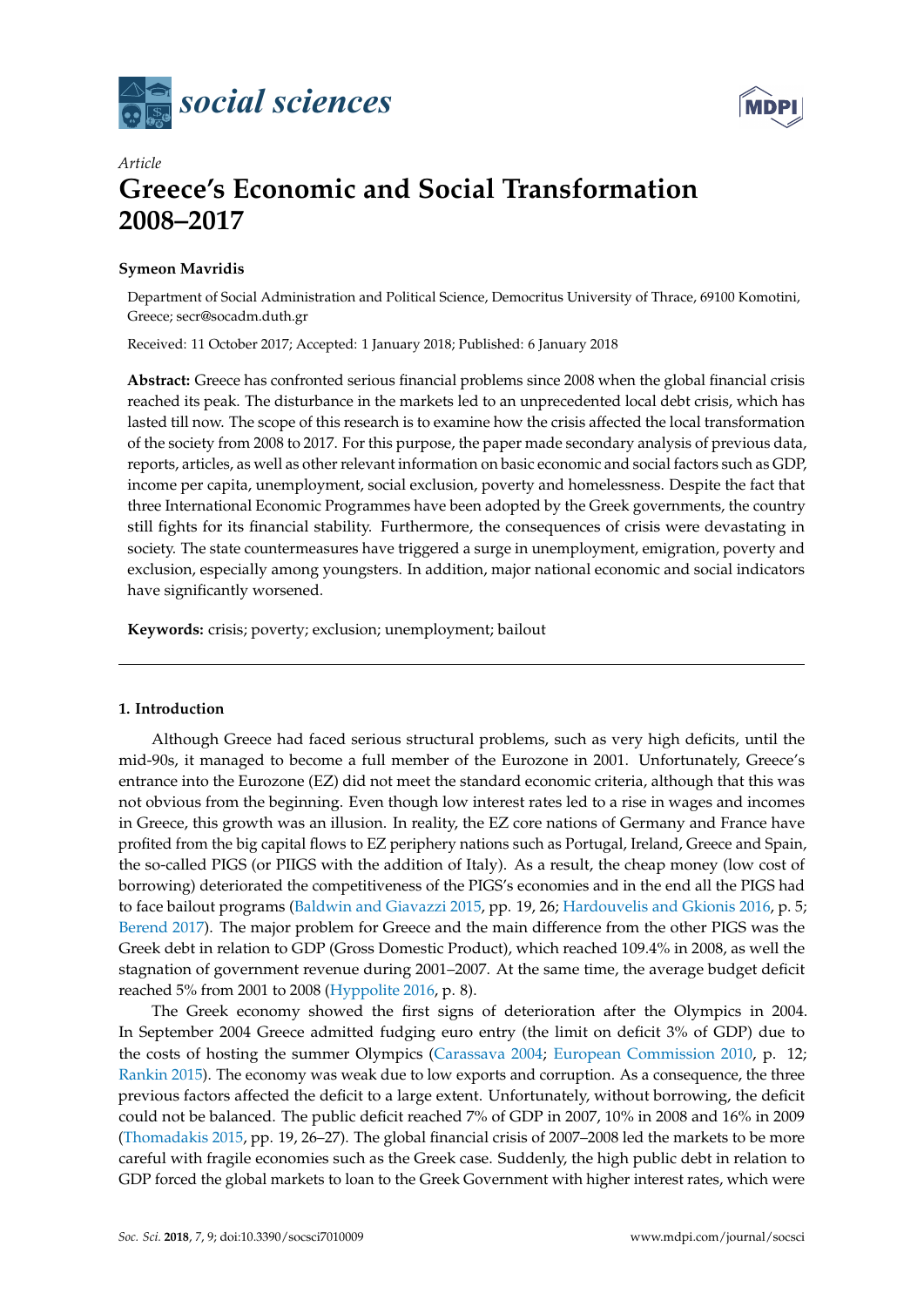not affordable. Simultaneously, in late 2009 the most important rating agencies (Fitch, Standard and Poor's, Moody's) started rapidly to downgrade the country and the private foreign flows stopped [\(Hyppolite](#page-11-1) [2016,](#page-11-1) p. 58).

In September 2009 the Greek/German 10-year debt yield spread was only at 130 basis points [\(Hardouvelis and Gkionis](#page-11-0) [2016,](#page-11-0) p. 1). Suddenly, in October 2009 the new government unmasked the true size of the budget deficit, which was 15.2% of GDP [\(Baldwin and Giavazzi](#page-10-0) [2015,](#page-10-0) p. 38; [Hardouvelis](#page-11-0) [and Gkionis](#page-11-0) [2016,](#page-11-0) p. 5; [Nelson et al.](#page-12-2) [2017,](#page-12-2) p. 2). As a result the markets lost confidence in Greece's economy and as a consequence in April 2010 the Greek/German 10-year debt yield spread surpassed 1000 basis points. Facing the danger of bankruptcy, Greece officially sought financial help from the Troika, a group that consisted of the European Union, the European Central Bank and the International Monetary Fund, in May 2010. As a consequence, Greece signed three Memorandums (Economic Adjustment Programmes), which were in fact Bailout Loan Agreements, in order to stabilize its economy (2010, 2012, 2015). "According to these Memoranda, the fiscal crisis had to be faced through a tough consolidation process, while the most important instruments to meet the competitiveness crisis were drastic wage and salary cuts, liberalization of the labor market and services market liberalization" [\(Giannitsis and Zografakis](#page-11-3) [2015,](#page-11-3) p. 16). Unfortunately, despite the restructuring of the public debt and the massive introduction of structural reforms, the bailout programs (totaling 239 billion EUR) did not succeed in recovering the economy [\(Nelson et al.](#page-12-2) [2017,](#page-13-0) pp. 7, 10; [Zettelmeyer et al.](#page-13-0) 2017, p. 3). Seven Governments (including three caretaker governments) have tried to find a solution since 2009 but they eventually failed [\(Berend](#page-10-1) [2017\)](#page-10-1). The basic countermeasures of the Greek Government, in accordance with the Troika proposals, were mainly cutting of wages, raising of taxes, reducing public investments, a small indirect haircut with Private Sector Involvement (PSI) and new loans with extremely severe warranties and guarantees.

The importance of the examination of the period 2008–2016 in Greece is significant not only for the extreme reduction of the GDP (25%), which is equivalent to a war period, but for the uncertain social and economic prospects [\(Nelson et al.](#page-12-2) [2017,](#page-12-2) p. 4). Greece has faced the danger of Grexit, which means the exit from the Eurozone, especially after the introduction of capital controls in June 2015 [\(Darwish](#page-11-4) [2015,](#page-11-4) pp. 2, 7, 9). A possible Grexit can be temporary or permanent. Also, a possible instability in the Greek economy may provoke a negative chain reaction to the International Banking System, like a domino effect [\(Darwish](#page-11-4) [2015,](#page-11-4) p. 9). "The country is still in a very fragile and uncertain situation, fiscal adjustment has as yet failed to drive the economy into a growth trajectory, while the fallout of the crisis has spread from the economy to the political level" [\(Giannitsis and Zografakis](#page-11-3) [2015,](#page-11-3) p. 8). Greece is in a peculiar transition that resembles the colossal reforms of the eastern states after the collapse of Berlin Wall in 1989. In 2015 Greece had the highest cyclically adjusted primary budget surplus in the euro area [\(Weisbrot et al.](#page-13-1) [2015,](#page-13-1) p. 2) and in 2016 after eight years of recession, Greece eventually reached a small primary surplus (0.7%). This small surplus has been ascribed to the Troika's interventions in order to justify the success of the countermeasures it has already imposed to the Greek governments in the previous years. On the other hand, there are those who believe that Greece has not succeeded in passing the danger of bankruptcy and the socio-economic environment has formulated a continuous death spiral, which gradually consumes the principal country's resources. For example, according to the [International Monetary Fund](#page-11-5) [\(2017,](#page-11-5) p. 7) it seems that "Greece cannot grow out of its debt problem". This paper aims to correlate social factors with economic indicators at the same period in order to examine the country's transition.

### **2. Methodology**

The paper is secondary research. It uses previously written data, reports, articles and other literature sources such as books and Internet data. The research focuses on the annual examination of the basic socio-economic factors and indicators of the period 2008–2016. Moreover, the research presents data for every year of the examined period under the condition that there are data. In addition, it should be mentioned that for some phenomena such as homelessness there is not official information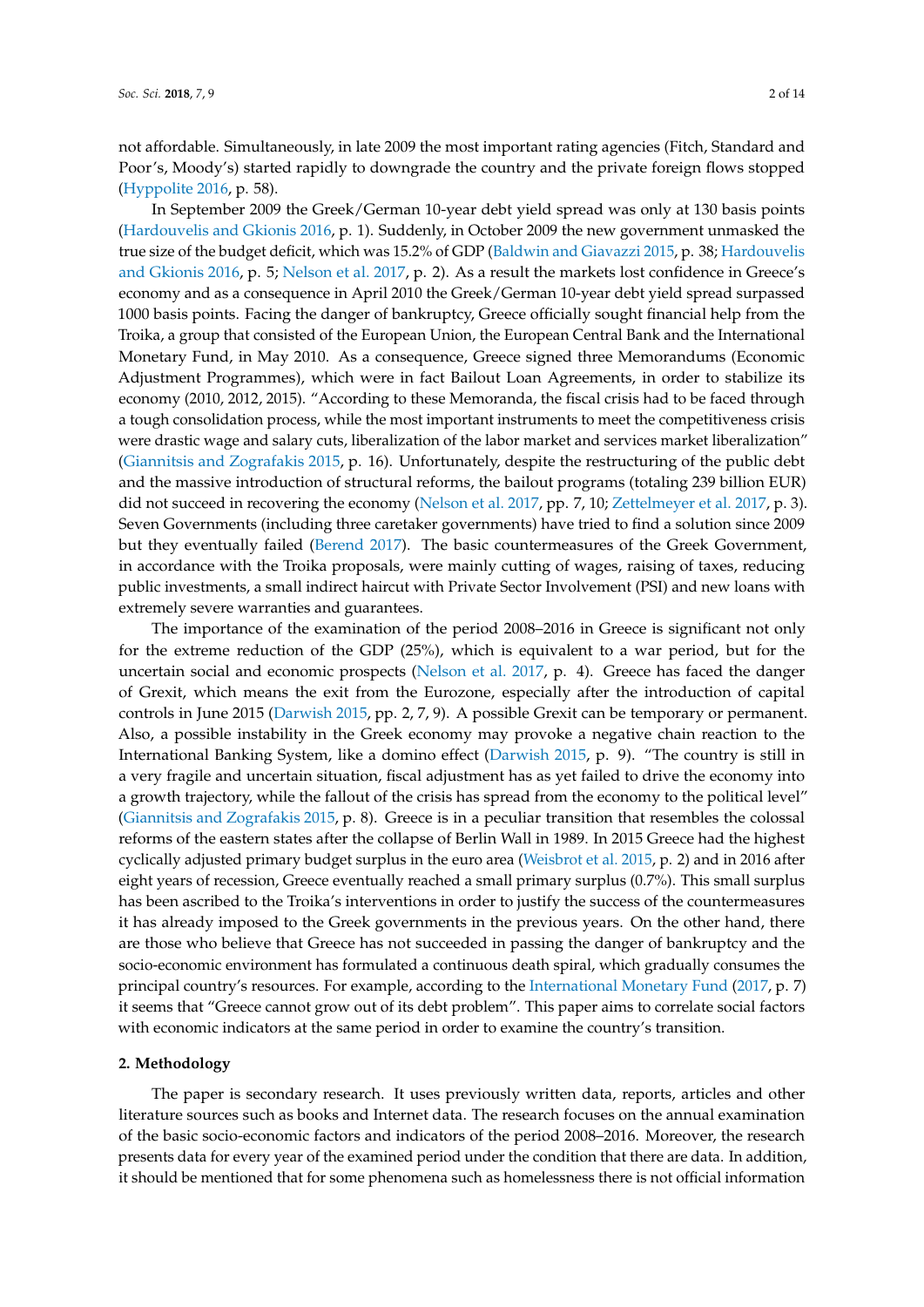or published data from government agencies. The examination covers both the basic economic factors of Gross Domestic Product, public and private debt, income per capita and bank deposits as well as the major social indicators of poverty, exclusion, and unemployment. Furthermore, the paper presents special social data of the unpaid bills of basic goods such as electricity, free soup kitchens, the phenomenon of homelessness, number of suicides, the emigration effect, the reduction of population and the enforcement measures to taxpayers who cannot pay their obligations to the state authorities. The enforcement measures include seizures, auctions and legal penalties.

The research is based on statistical data collected by well-known international organizations such as Eurostat, as well as public and national authorities such as the Bank of Greece, the Police, the Hellenic Statistical Authority and the Church of Greece. Data were also collected by independent authorities such as the Independent Authority for Public Revenue and newspapers. In addition, the research is based on information collected by private organizations, unions and NGOs (non-governmental organizations) such as the Endeavor Greece and the Hellenic Electricity Distribution Network Operator S.A. NGOs include FEANTSA (European Federation of National Organisations Working with the Homeless) Praxis and Klimaka. The collected data aim to reflect the reality of daily life as well as at combining the analysis of the Greece's economy with the sociological factors.

#### **3. The Economic Crisis in Greece 2008–2016**

In 2008 Greece's debt in relation to GDP had reached 109.4%. Governmental instability, populism and delay of reforms due to the assumed political cost in accordance with older structural problems such as bureaucracy, tax evasion and corruption gradually deteriorated the general economy year after year. The expenditures of the state were steadily more than revenues [\(Pogatsa](#page-12-3) [2014\)](#page-12-3). Furthermore, all the evidence shows that before 2009 all investments were based on external borrowings [\(Hyppolite](#page-11-1) [2016,](#page-11-1) p. 56). In 2010 general government debt surpassed 146.2% of GDP and the whole economic and fiscal situation became unbearable because the Greek economy could not support its extensive government debt without having new loans (Table [1\)](#page-2-0).

**Table 1.** Greece's General government gross debt % of GDP 2008–2016 (Eurostat).

<span id="page-2-0"></span>

| Year       | 2008  | 2009  | 2010  | 2011  | 2012  | 2013  | 2014  | 2015  | 2016 |
|------------|-------|-------|-------|-------|-------|-------|-------|-------|------|
| Debt % GDP | 109.4 | 126.7 | 146.2 | 172.1 | 159.6 | 177.4 | 179.7 | 177.4 | 179  |
|            |       |       |       |       |       |       |       |       |      |

Table [1](#page-2-0) shows the gradual deterioration of the Greek economy after 2008. Data from Eurostat show the aftermath of the Greek debt crisis. In 2010 the Greek economy reached a point of no return. The economic climate was unbearable for the Greek government as the global banking system was reluctant to continue to lend money in such a dire situation. Without easy access to the traditional capital markets, a veil of uncertainty covered the Greek economy [\(Nelson et al.](#page-12-2) [2017,](#page-12-2) p. 7). At the same time, interest rates were too high and the Greek/German 10-year debt yield spread surpassed 1000 basis points [\(Nelson et al.](#page-12-2) [2017,](#page-12-2) p. 7). For this reason, Greece, a member of the Eurozone, asked and received an enormous economic aid from three international creditors—the European Union, the European Central Bank and the IMF (International Monetary Fund)—by signing three consecutive agreements in 2010, 2012 and 2015. The agreements are called Memorandums which are rapid and radical Economic Adjustment Programmes in order to make the economy recover from its status. In total, the Troika provided Greece with 239 b.€ [\(Nelson et al.](#page-12-2) [2017,](#page-12-2) p. 7, 10; [Zettelmeyer et al.](#page-13-0) [2017,](#page-13-0) p. 3).

Greek debt, which amounts to about 326 b. $\epsilon$ , is primarily owed to European official creditors (226 b. $\varepsilon$ ) and to the IMF (13 b. $\varepsilon$ ). In a domino effect, the unprecedented amount of the financial assistance packages in relation to the participation of the IMF, in rescuing the economy of a Eurozone member, affected the stability of the Eurozone as a whole [\(Bitzenis et al.](#page-10-3) [2013;](#page-10-3) [Baldwin and Giavazzi](#page-10-0) [2015;](#page-10-0) [Berend](#page-10-1) [2017,](#page-10-1) p. 23; [Nelson et al.](#page-12-2) [2017,](#page-12-2) p. 5). The Troika's austerity measures affected socio-economic governmental policy while wages, income and social benefits reduced to a great degree [\(Weisbrot et al.](#page-13-1) [2015,](#page-13-1) p. 3).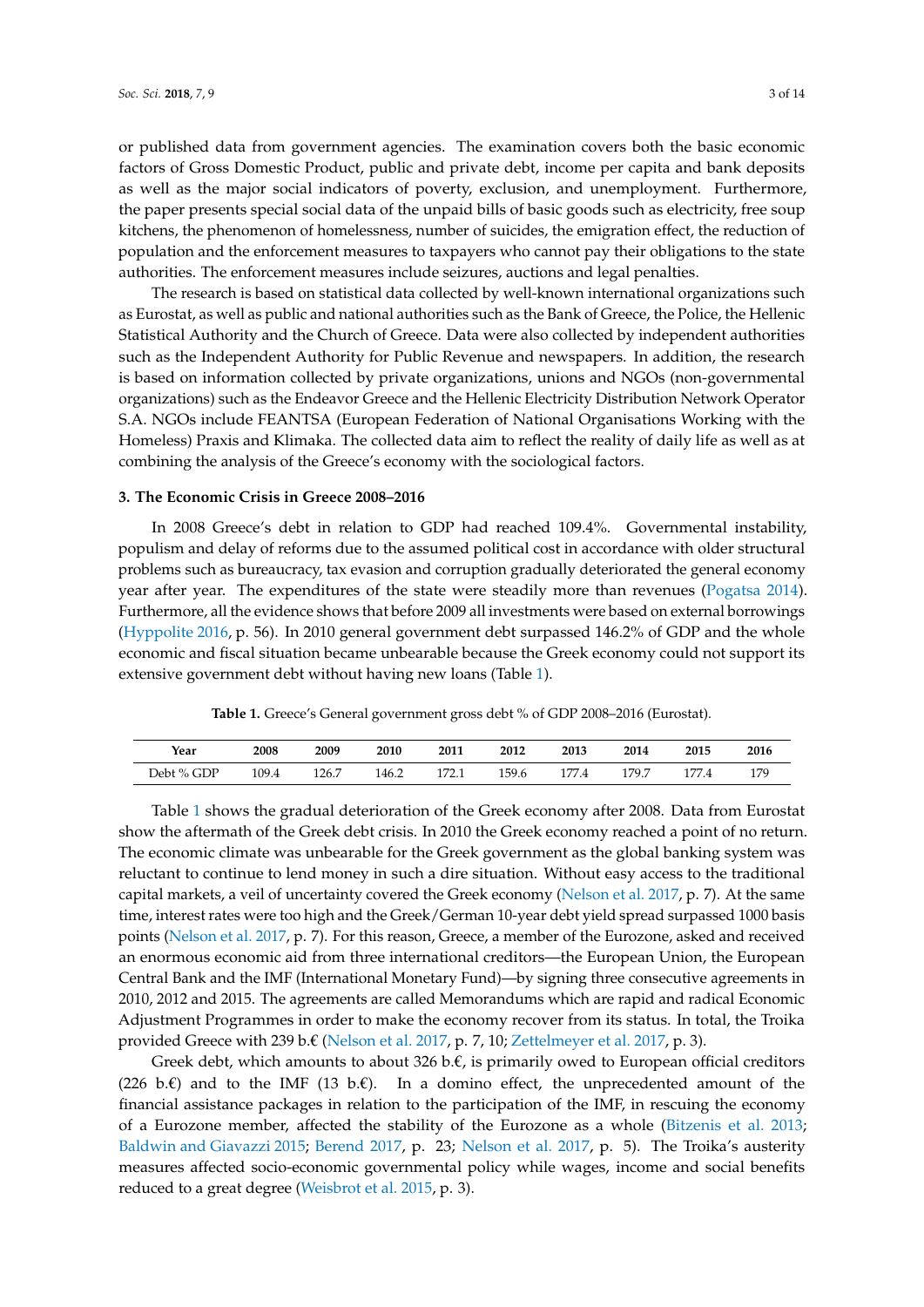In 2017 the basic problem is that if the Troika's management appears to be successful, then Greece should continue to follow the bailout plan. For example, Table [1](#page-2-0) shows that in the years after 2010 the total government debt in relation to GDP has significantly increased up to 179% in 2016, being among the highest in the world. The debate about the success of the Troika's suggestions is acute and is related to the future prospects of the country. After eight years of continuous extreme deficits Greece eventually reached a small primary surplus in 2016. This small surplus (0.7%) was the most positive result after several years of cost cutting and tough sacrifices by the Greek people (Table [2\)](#page-3-0).

**Table 2.** General government deficit/surplus % of GDP 2008–2016 (Eurostat).

<span id="page-3-0"></span>

| 2008    | 2009    | 2010    | 2011    | 2012   | 2013    | 2014   | 2015   | 2016 |
|---------|---------|---------|---------|--------|---------|--------|--------|------|
| $-10.2$ | $-15.1$ | $-11.2$ | $-10.3$ | $-8.9$ | $-13.1$ | $-3.7$ | $-5.9$ |      |

The Greek economy fell into a recession in 2008 after having been in growth for 15 years [\(Thomadakis](#page-12-1) [2015,](#page-12-1) p. 27). As a consequence, the small fiscal surplus of 0.7% in 2016 became the symbol of the Troika's arguments about the success of its plan. Even the Hellenic Ministry of Finance focused on the fiscal surplus (0.7% of GDP) and stated that the economy had moved from a state of prolonged economic crisis to a "state of economic recovery" [\(Ministry of Finance](#page-12-4) [2017,](#page-12-4) p. 1). Furthermore, on 25 September 2017, Greece managed to exit from the observation of the extreme deficit (Excessive Deficit Procedure—EDP). The European Council withdrew its 2009 previous decision for excessive deficit [\(Guarascio](#page-11-6) [2017\)](#page-11-6). On the other hand, even the small primary surplus of 2016 (Table [2\)](#page-3-0) is an economic illusion, a virtual reality that cannot change the overall image of the Greek economy. The reason for that is that Greek economy has to achieve a secondary surplus, which means that it should be able to pay the country's loans, both the capital and the interest rates (Table [3\)](#page-3-1).

**Table 3.** General government gross debt % of GDP 2008–2016 (Eurostat).

<span id="page-3-1"></span>

| Year                                                | 2008  | 2009  | 2010  | 2011  | 2012  | 2013  | 2014  | 2015  | 2016  |
|-----------------------------------------------------|-------|-------|-------|-------|-------|-------|-------|-------|-------|
| Debt b.€                                            | 264.7 | 301.0 | 330.5 | 356.2 | 305.0 | 320.5 | 319.7 | 311.6 | 314.8 |
| $\operatorname{GDP}$ b. $\operatorname{\mathsf{E}}$ | 241.9 | 237.5 | 225.5 | 206.9 | 191.1 | 180.6 | 177.9 | 175.6 | 175.8 |

Table [3](#page-3-1) illustrates a more precise analysis of Table [1.](#page-2-0) It shows clearly the problem of Greece's economy. The fraction consists of the numerator, which is the general debt, and the denominator, which is GDP. Although Greece reached a small surplus in 2016, the total debt did not significantly reduce. Moreover, according to IMF the public debt is unsustainable [\(International Monetary Fund](#page-11-5) [2017,](#page-11-5) p. 2). The current financing program will end in 2018 and "doubts remain about the sustainability in the longer term"[\(Cerisier](#page-10-4) [2017\)](#page-10-4). Specialists concluded that "Greece does indeed need substantial debt relief beyond what has already been extended in past years" such as interest rate reductions, deferrals and maturity extensions [\(Zettelmeyer et al.](#page-13-0) [2017,](#page-13-0) p. 24).

In 2010 the general debt was 330.5 b.€ and after six years reduced only to 314.8 b.€., most of which is now owed to other Eurozone governments and institutions [\(Nelson et al.](#page-12-2) [2017,](#page-12-2) p. 8). The debt's small reduction is due to extended interest grace periods, below-market interest rates, long maturities and the implementation of the Private Sector Involvement agreement in 2012, which was the largest debt restructuring with private lenders in history [\(OECD](#page-12-5) [2016,](#page-12-5) p. 28; [Nelson et al.](#page-12-2) [2017,](#page-12-2) p. 5). After the implementation of PSI, private investors suffered losses approximately 75% on a net present value basis.

On the contrary, the total GDP collapsed from 225.5 b. $\epsilon$  in 2010 to 175.8 b. $\epsilon$ . Thus, the positive result of the surplus is an economic illusion because it avoids the examinations of more serious indicators such as the GDP's major fall. In addition, credit rating is still low. The banks are reluctant to provide new loans to the markets as long as the red NPLs (non-performing loans) are not manageable. What is more, the problematic and weak Greek banking system forced the government to approve three bank recapitalizations, in 2013, 2014 and 2015 in order be to rescued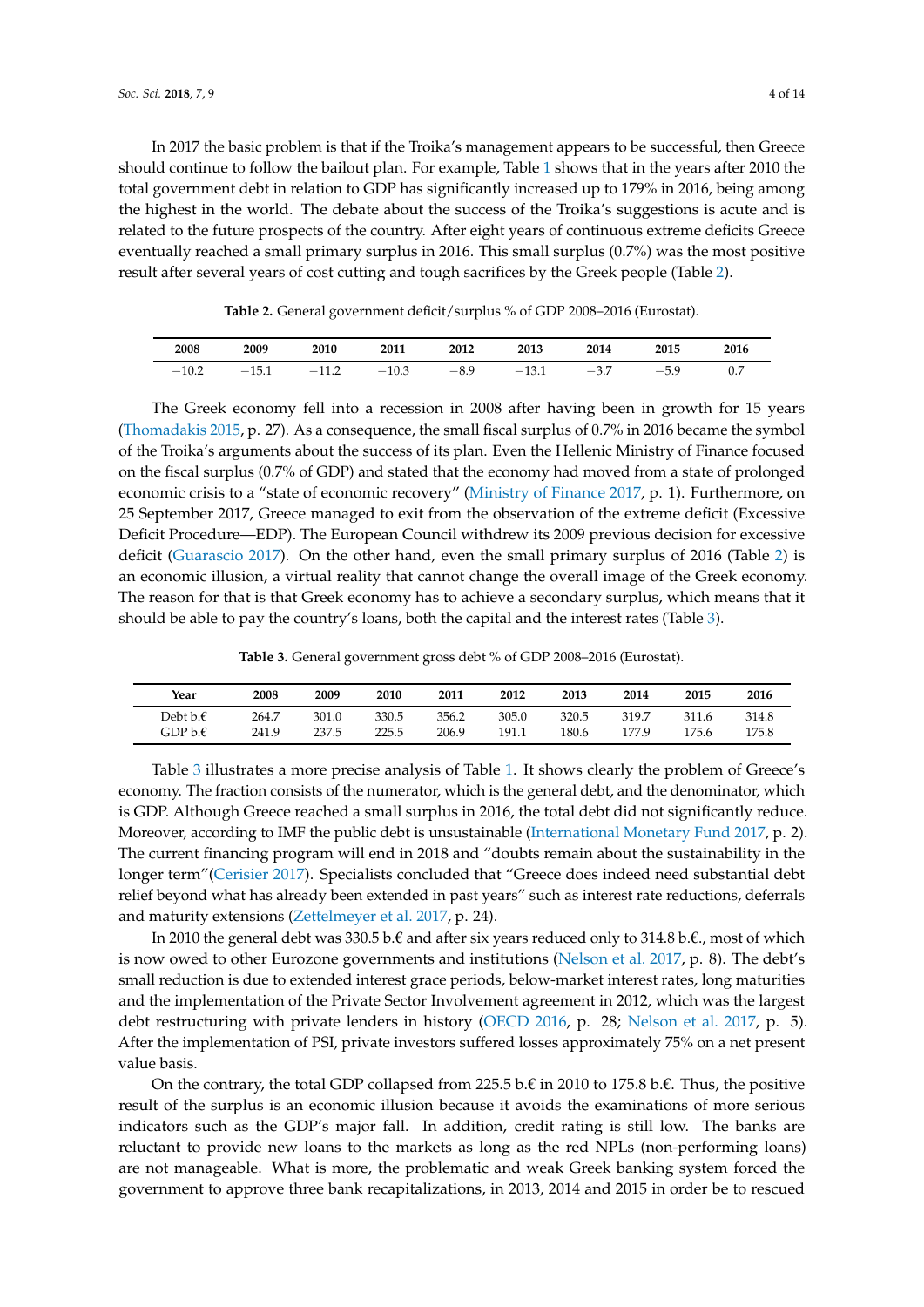[\(Hardouvelis and Gkionis](#page-11-0) [2016,](#page-11-0) pp. 7, 10). The low bank credit is also related to the problem of the Greek housing bubble while the banks have a lot of mortgages on their portfolio. As home prices steadily decrease, householders are either unwilling to pay their loan obligations or incapable due to the general economic crisis. For many years property auctions had almost frozen, provoking instability. In November 2017, the first electronic auctions were held by notaries, despite strong popular reaction. Around 18,000 properties are due to be sold at auction in 2018 but no one knows if that expectation will come true [\(Hope](#page-11-7) [2017\)](#page-11-7).

Furthermore, "looking forward, Greece is still subject to IMF loan conditions. In order to meet the program debt targets, Greece is required to run very large primary budget surpluses—more than 4 percent of GDP—for 'many years to come,' beginning in 2016" [\(Weisbrot et al.](#page-13-1) [2015,](#page-13-1) p. 7). Unfortunately, the weak Greek economy is incapable of retaining such surpluses in long-term conditions. Moreover, empirical data has shown that vast and persistent budget surpluses over a long period of time do not usually prevail [\(Eichengreen and Panizza](#page-11-8) [2014\)](#page-11-8). Following a deep and prolonged depression, during which real GDP fell by 26%, the full recovery of the economy will take much time [\(Papadimitriou et al.](#page-12-6) [2015,](#page-12-6) p. 8; [OECD](#page-12-5) [2016,](#page-12-5) p. 2). "Greece, after having lost over 22% percent of its pre-crisis income, has not yet escaped its crisis, is still burdened by economic stagnation, an unsustainable public debt and unusually high tax rates that constrain growth" [\(Hardouvelis and Gkionis](#page-11-0) [2016,](#page-11-0) p. 1). For that reason IMF stated that further relief may well be required to restore debt sustainability, as it is debatable if Greece can achieve sustained surpluses and long-term growth. "Even with these ambitious policies in place, Greece cannot grow out of its debt problem. Greece requires substantial debt relief from its European partners to restore debt sustainability" [\(International Monetary Fund](#page-11-5) [2017,](#page-11-5) p. 7).

In reality, the consequences of the countermeasures were devastating to the real economy and real life. For example, there was a reduction in total income per capita up to 25% from 2008 to 2016 (Table [4\)](#page-4-0).

<span id="page-4-0"></span>

| Year         | 2008   | 2009   | 2010   | 2011   | 2012   | 2013   | 2014   | 2015   | 2016   |
|--------------|--------|--------|--------|--------|--------|--------|--------|--------|--------|
| $Eper.$ cap. | 21,800 | 21,400 | 20,300 | 18,600 | 17,300 | 16,500 | 16,300 | 16.200 | 16,300 |

**Table 4.** GDP at market prices, current prices euro per capita 2008–2016 (Eurostat).

Table [4](#page-4-0) represents the course of GDP per capita from 2008 to 2016. A gradual fall of the income of the Greeks is observed. Only in 2011, due to the attempt of empowering labor flexibility, the minimum wage was reduced by one third and reached 511  $\epsilon$  per month for an inexperienced worker who is less than 25 years old. The general fall of GDP per capita during this period (2008–2016) was approximately 25%. The collapse of GDP per capita cannot be underestimated because of the small surplus of 2016.

From 2009 all the Greek governments have taken serious and numerous measures in order to save and recover the Greek economy. Most of the measures have included reforms over a short period of time, primarily in the market (privatizations), investments, oligopolies, public administration, labor legislation, tax policy and the banking system [\(Christodoulakis](#page-10-5) [2013,](#page-10-5) p. 70; [OECD](#page-12-5) [2016\)](#page-12-5). All these fiscal and economic reforms have weakened the Greek population in general. Although the Greek economy did not go into bankruptcy the Greek people has paid a high price. In reality, the state has formulated a vicious circle. The state has increased taxes (such as VAT) and other burdens and it simultaneously has reduced public costs. For example, according to OECD Greece was the only country in the OECD (35 member states) that raised VAT in 2016. At the same time, the state intentionally decreased national investments and it delayed the payments to the suppliers of the public sector, namely the payments to the whole private sector. In March 2016 state debts to private sector were about 6.67 b.€ [\(Chrysopoulos](#page-10-6) [2016\)](#page-10-6). Without money being circulated in the Greek market, development is "frozen". Lack of money creates deflation; a deflationary spiral and low bank interests maintain the general economic immobility. As a consequence the state is not functional, but it is still in life.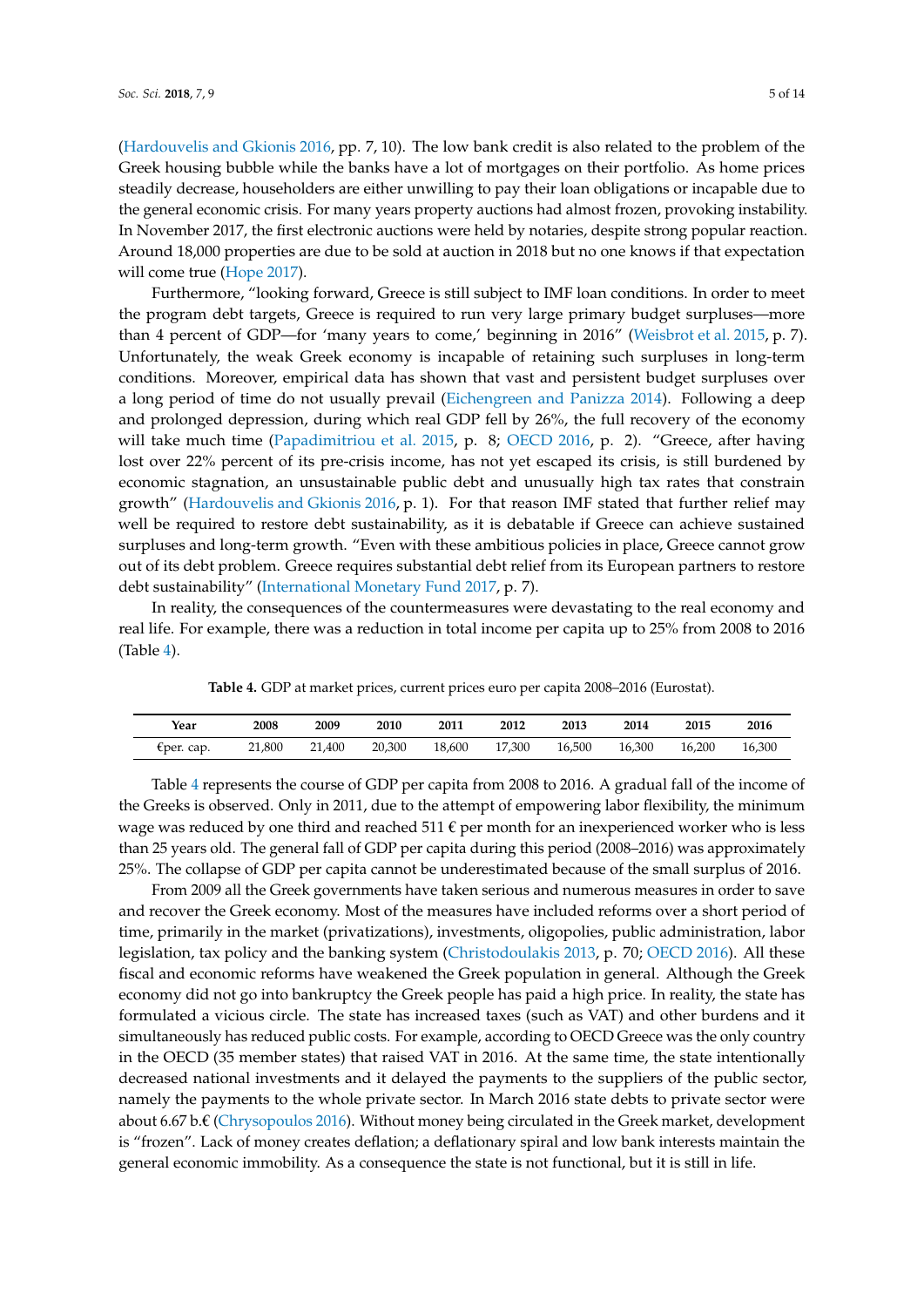At first glance Greece has succeeded in reaching a primary surplus in 2016. Furthermore, there are no demonstrations, general strikes or signs of social unrest and the daily routine shows normality. Somebody could imagine that the Troika is right and that Greece will soon exit from the labyrinth of supervision but this is just an illusion. If someone focuses on the bank savings they will easily understand the illusion of the success of the Troika (Table [5\)](#page-5-0).

**Table 5.** Bank Savings (b.€) December 2009–2016 without foreigners (Bank of Greece).

<span id="page-5-0"></span>

| Year          | 2009 | 2010 | 2011 | 2012                                                                                                                                               | 2013 | 2014                                                               | 2015 | 2016 |
|---------------|------|------|------|----------------------------------------------------------------------------------------------------------------------------------------------------|------|--------------------------------------------------------------------|------|------|
| Bank Dep. b.€ |      |      |      | $237.5 \text{ b}.\text{ } \in 209.6 \text{ b}.\text{ } \in 174.2 \text{ b}.\text{ } \in 161.4 \text{ b}.\text{ } \in 163.3 \text{ b}.\text{ } \in$ |      | $160.3 \text{ b}.\text{E}$ 123.4 b. $\text{E}$ 121.4 b. $\text{E}$ |      |      |

Table [5](#page-5-0) shows the gradual fall of bank savings from 2009 to 2016. The bank savings almost halved from 237.5 b. $\epsilon$  in 2009 to 121.4 b. $\epsilon$  in 2016 [\(Vamvoukas](#page-13-2) [2017;](#page-13-2) [Kolasa-Sikiaridi](#page-12-7) [2017\)](#page-12-7). According to the Bank of Greece in 2017 bank savings have reached the lowest levels since 2001, below 120 b.€. [\(Kolasa-Sikiaridi](#page-12-7) [2017\)](#page-12-7). It is evident that the Greeks have tried to maintain the previous standard of living as well as to pay their obligation to the state such as the taxes by consuming their bank savings. Without bank savings the domestic investments decrease and the country's development fades away. Furthermore, the introduction of capital controls in June 2015 impeded the trafficking of "black money"only on a small scale. According to a study by the Institute for Applied Economic Research at the University of Tübingen in Germany, which was published in Forbes [\(McCarthy](#page-12-8) [2017\)](#page-12-8), Greece's "shadow economy"ranks 1st in the world (21.5% of GDP). Italy is in the second position and Spain is third, the notorious states which form the group PIIGS. As the Greeks would not be based upon bank savings in the near future it is probable that the small surplus of 0.7% in 2016 would not signal the end of the crisis but it would even deteriorate the crisis. Finally, someone should not be confused about the small rise in 2016 because the Greek governments tried to give motives to people who want to return their savings abroad back to Greece. The steady savings' outflow and the increasing number of nonperforming loans are two factors that directly affect every possible attempt for recovery. The implemented policy ignores economic theory and lacks a sense of realism. "It ignores the deterioration of national savings and their consequent impact on capital stock by fostering a deflationary spiral—via fiscal austerity—that sustains the budget deficits and reduces disposable income and thus private savings" [\(Bitzenis et al.](#page-10-3) [2013,](#page-10-3) p. 10).

#### **4. The Social Impact of the Countermeasures in Greece 2008–2016**

After 2010 all the Greek governments were obliged by the international creditors-lenders to follow a very strict economic and fiscal policy. It is impressive that after many years of continuous recession Greece has succeeded in making one of the largest fiscal adjustments in the world while the fiscal consolidation was vast [\(Weisbrot et al.](#page-13-1) [2015,](#page-13-1) p. 2). Needless to say, that the fiscal adjustment has been uneven and the public debt is still acute [\(OECD](#page-12-5) [2016\)](#page-12-5). Troika focused mainly on macroeconomics such as debt and avoided examining the basic social factors such as health, poverty and exclusion. In reality, the consequences of the countermeasures were devastating to the real economy and so forth to real life. The social cost of the countermeasures was severe, particularly regarding wellbeing. Many people cannot buy even a loaf of bread or a bottle of milk. Others search for food in garbage bins and there are many beggars and homeless in the streets. Recession turned to depression. Although there are many public and private organizations, both local and national (e.g., Solidarity Reception Centre of the City of Athens, NGO Klimaka, NGO Praxis, NGO Emphasis, European Fund for Refugees, Ministry of Labor, Church of Greece, Social Kitchen "The Other Human"), which provide, either on a daily basis or regularly, meals to poor people and shelter, they cannot solve the broader economic problem of the country [\(Stamatis](#page-12-9) [2012\)](#page-12-9). In just the wider metropolitan area of Athens there are at least 25 organizations, implementing a total of 77 projects against poverty and homelessness [\(Arapoglou and Gounis](#page-10-7) [2015,](#page-10-7) p. 1). "The collapse in labor income and pensions, the increased risk of unemployment and uncertainty about the future have significantly reduced life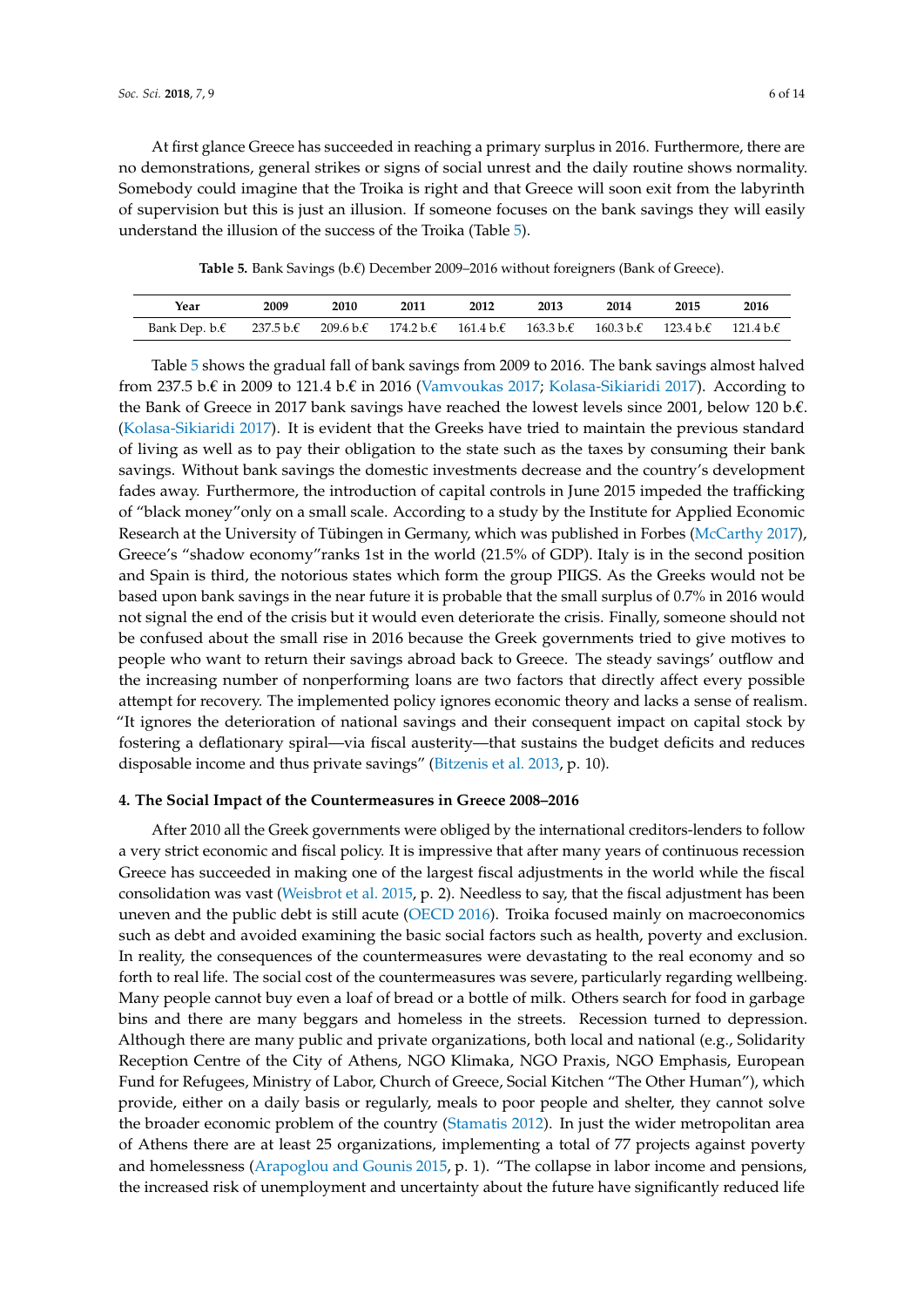satisfaction" [\(OECD](#page-12-5) [2016,](#page-12-5) p. 6). Also, the long recession affected the physical and mental health of the Greek people as well as their access to public health services [\(Kentikelenis et al.](#page-11-9) [2014\)](#page-11-9). In addition, daily life became tough for the majority of people and all the crucial social factors severely deteriorated such as poverty and income inequality [\(OECD](#page-12-5) [2016\)](#page-12-5). Especially, after the third Memorandum in 2015, the repercussions were devastating for the Greece's wounded economy. For example, the cost of goods has risen once more as VAT rose on everything (e.g., food, hotels, books and pharmaceuticals) [\(Varoufakis](#page-13-3) [2017,](#page-13-3) p. 478). As a consequence, according to GlobalPetrolPrices.com Greece had the 8th most expensive gasoline in the world on 25 September 2017 (1.79 U.S. Dollar/liter) after only Norway, Hong Kong, Iceland, Netherlands, Monaco, Denmark and Italy.

<span id="page-6-0"></span>As far as poverty and social exclusion are concerned, the people at risk of poverty or social exclusion reached 35.6% of the population in 2016 (Table [6\)](#page-6-0).

| Year                              | 2008 | 2009               | 2010 | 2011 | 2012                   | 2013            | 2014 | 2015         | 2016 |
|-----------------------------------|------|--------------------|------|------|------------------------|-----------------|------|--------------|------|
| $\mathbf{O}/$<br>'ov-socexc<br>7ο | 28.1 | $\sim$<br>՛.6<br>- | ---  | ◡▴   | 2 <sub>4</sub><br>34.b | -<br>35<br>JJ.I | 36   | 35.7<br>JJ.I | 35.6 |

**Table 6.** People at risk of poverty or social exclusion % 2008–2016 (Eurostat).

According to Eurostat this indicator corresponds to the sum of persons who are: at risk of poverty, or severely materially deprived or living in households with very low work intensity. Table [6](#page-6-0) shows that more than one in three persons faces poverty daily. At the same time, the threshold for somebody to be regarded as poor reduced from 7219  $\epsilon$  in 2008 to 5297  $\epsilon$  in 2016 (Table [7\)](#page-6-1).

**Table 7.** At risk of poverty threshold PPS Single Person 2008–2016 (Eurostat).

<span id="page-6-1"></span>

| Year           | 2008 | 2009 | 2010 | 2011 | 2012 | 2013 | 2014 | 2015 | 2016 |
|----------------|------|------|------|------|------|------|------|------|------|
| Pov.<br>Thres. | 7219 | 7521 | 7559 | 6976 | 6038 | 5427 | 5166 | 5281 | 5297 |

The threshold is set at 60% of the national median equalized disposable income (after social transfers). Table [7](#page-6-1) practically means that if somebody in Greece earns more than 5297  $\epsilon$  in 2016 he is not considered as poor and is probably excluded from benefits and other social transfers. In addition, the Troika's countermeasures aggravated the working conditions, especially in young people. The total unemployment rate during 2008–2016 tripled from 7.8 to 23.6% in 2016 (Table [8\)](#page-6-2).

**Table 8.** Total unemployment rate % of active population 2008–2016 (Eurostat).

<span id="page-6-2"></span>

| Year           | 2008             | 2009 | 2010                   | 2011 | 2012 | 2013                    | 2014 | 2015 | 2016 |
|----------------|------------------|------|------------------------|------|------|-------------------------|------|------|------|
| $\%$<br>Unemp. | <b>76</b><br>7.0 | 9.6  | 10.7<br>14. . <i>.</i> | 17 Q | 24.5 | 27E<br>$\epsilon$<br>سر | 26.5 | 24.9 | 23.6 |

Table [8](#page-6-2) presents the rapid increase of the general unemployment, especially after 2010. In just two years, from 2010 to 2011, unemployment doubled and reached one quarter of the population. In particular, the unemployment from ages 15 to 24 between2008 and 2016 almost doubled from 22.5% in 2008 to 51.9% in 2016, which is the worst record in the EU (Table [9\)](#page-6-3).

**Table 9.** Unemployment at age 15–24% January 2008–2016 (Hellenic Statistical Authority).

<span id="page-6-3"></span>

| Year                 | 2008 | 2009         | 2010 | 2011 | 2012 | 2013 | 2014 | 2015 | 2016 |
|----------------------|------|--------------|------|------|------|------|------|------|------|
| 15–24%<br>Unemp. 15- | 22.5 | ን5 ዓ<br>∠ ل⊾ | 30.3 | 38.4 | 52.0 | 59.9 | 57.1 | 50.5 | 51.9 |

Table [9](#page-6-3) shows the deterioration of the employment prospects of the youth in Greece between 15–24 years old, which is the worst record in the EU. In addition, labor market flexibility has led to massive job insecurity. According to the Labor Ministry 54.74% of new jobs are not permanent in 2016. Unfortunately, "the significant increase in flexible working, particularly after 2009, failed to increase employment and reduce unemployment in the Greek labor market" [\(Karamanis and Hyz](#page-11-10) [2014,](#page-11-10) p. 533).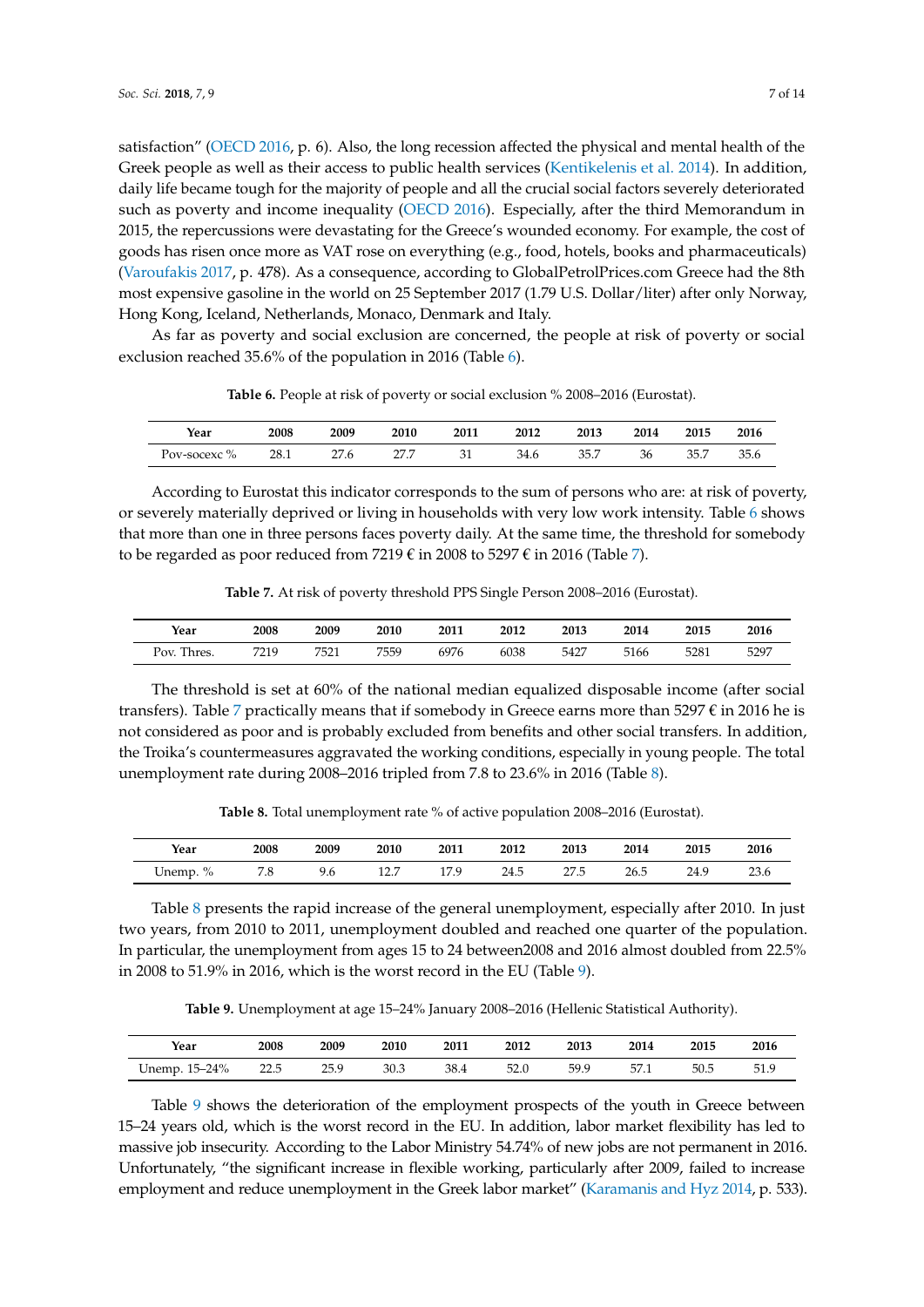The phenomenon of the unemployment's rise is related to the brain drain effect, in which a lot of youngsters, who are well educated, emigrate abroad for economic purposes [\(Marinakou et al.](#page-12-10) [2016;](#page-12-10) [Tziovas](#page-12-11) [2017\)](#page-12-11). According to the international non-profit organization Endeavor Greece the brain drain has accounted for 350,000 to 427,000 Greeks between January 2008 and June 2016 [\(NGO Endeavor Greece](#page-12-12) [2016\)](#page-12-12). Even worse, new figures show that 450,000 natives left Greece during the period 2008–2016 in order to find employment abroad [\(Chrysopoulos](#page-11-11) [2017\)](#page-11-11). The lost generation of those born in the 80's and 90's not only affects the productivity, but also the social insurance system (pensions).

Furthermore, the data show a serious decline in child and youth population. The brain drain led to a significant decrease of the population. Statistics are ominous even though many immigrants, who have come to Greece in the past, have already taken Greek nationality (Table [10\)](#page-7-0).

**Table 10.** People—Total age from 15 to 29 years 2008–2016 (Eurostat).

<span id="page-7-0"></span>

| Year      | 2008                                                                                      | 2009 | 2010 | 2011 | 2012 | 2013 | 2014 | 2015 | 2016 |
|-----------|-------------------------------------------------------------------------------------------|------|------|------|------|------|------|------|------|
| $15 - 29$ | 2,154,668 2,100,118 2,041,954 1,976,509 1,906,334 1,833,140 1,771,033 1,723,902 1,686,525 |      |      |      |      |      |      |      |      |

Table [10](#page-7-0) illustrates the evident decrease of the young population. The birth deficit cannot explain such an acute decline. In fact, the young generation has emigrated abroad for livelihood reasons. Greece steadily looses the most productive part of the population and in many cases the most educated. Simultaneously, the general population continues to decrease due to the worsening of birth rate (Table [11\)](#page-7-1).

**Table 11.** People—Total age less than 15 years 2008–2016 (Eurostat).

<span id="page-7-1"></span>

| Year | 2008                                                                                             | 2009 | 2010 | 2011 | 2012 | 2013 | 2014 | 2015 | 2016 |
|------|--------------------------------------------------------------------------------------------------|------|------|------|------|------|------|------|------|
|      | Less 15 1,618,586 1,623,556 1,627,535 1,628,254 1,626.80 1,615,618 1,600,104 1,577,918 1,556,763 |      |      |      |      |      |      |      |      |

Table [11](#page-7-1) shows a steady decrease of the population under 15 years old. Unfortunately, young families cannot bear a child due to high costs. "Suicide and infant mortality have worsened during the crisis. The birth rate in Greece fell at an average annual rate of 3.9% between 2009 and 2015 while child mortality increased by 26% during the crisis." [\(Filipeos](#page-11-12) [2017\)](#page-11-12). This phenomenon heightens the birth deficit and affects the stability of the national insurance system. As a result the reduction of the workforce gradually leads to pensions cuts. Furthermore, from 2008 to 2016 the consequences of the government countermeasures on medical issues were severe. The consumption of medicines relating to mental disorders has risen. Furthermore, suicides have almost doubled since 2008 [\(Tragaki and Lenos](#page-12-13) [2017\)](#page-12-13). According to data collected from the Hellenic Statistical Authority and the Police, the number of suicides was only 373 in 2008. After seven years, suicides reached 613 cases (Table [12\)](#page-7-2).

**Table 12.** Suicides 2008–2016 (Hellenic Statistical Authority and Police).

<span id="page-7-2"></span>

| Year            | 2008 | 2009 | 2010 | 2011 | 2012 | 2013 | 2014 | 2015   | 2016    |
|-----------------|------|------|------|------|------|------|------|--------|---------|
| <b>Suicides</b> | 373  | 391  | 377  | 477  | 508  | 533  | 565  | 613    | No data |
| Source          | HSA  | HSA  | HSA  | HSA  | HSA  | HSA  | HSA  | Police | No data |

Table [12](#page-7-2) illustrates the number of people who committed suicide during the period 2008–2015. Unfortunately, the number of the suicides almost doubled from 373 cases in 2008 to 613 cases in 2015. Since 2016 the data have not been published yet. Misery, disappointment and economic failures overwhelmed Greek society. In a few years the homeless quadrupled. Although there are no official data, according to NGOs specialized in helping homeless, such as the European Federation of National Organizations Working with the Homeless (FEANTSA), Praxis and Klimaka, the homeless population went from 11,000 people in 2009 peaked with 40,000 people in 2016 (Table [13\)](#page-8-0).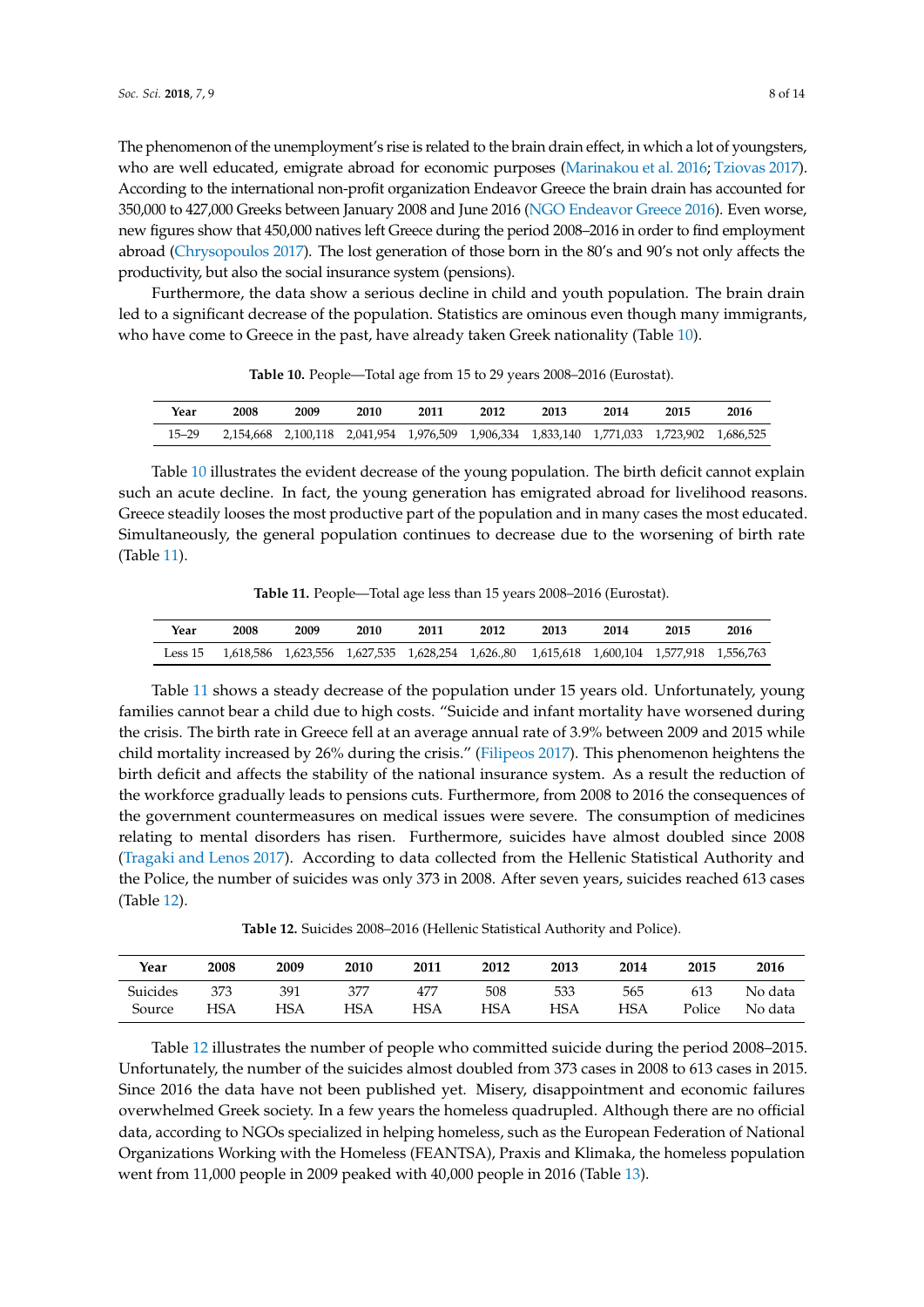<span id="page-8-0"></span>**Table 13.** Homeless 2008–2016 NGO FEANTSA (1) NGO Praxis (2) NGO Klimaka (3) Saltou 2016(4).

| Year     | 2008    | 2009      | 2010                               | 2011             | 2012      | 2013         | 2014       | 2015    | 2016      |
|----------|---------|-----------|------------------------------------|------------------|-----------|--------------|------------|---------|-----------|
| Homeless | No data | .1,000(2) | $-20,000(1,3)$<br>17<br>$\sqrt{2}$ | $17 - 20,000(3)$ | 20,000(3) | 20,000 (1,2) | 25,000 (2) | No data | 40,000(4) |

Table [13](#page-8-0) shows a rise in the number of homeless from 2009 to 2016. The overall situation further deteriorated after the abolition of the previous main housing subsidy (Worker's Housing Organization OEK) in 2012. Especially in Athens, in 2012 according to NGO Praxis there were more than 11,000 homeless people, Greeks and immigrants [\(Stamatis](#page-12-9) [2012,](#page-12-9) p. 12). In 2017, in Athens "1 in 70 people are now homeless, most becoming homeless since 2011" [\(FEANTSA](#page-11-13) [2017\)](#page-11-13). Also, according to FEANTSA and the Foundation Abbé Pierre [\(FEANTSA and the Foundation Abb](#page-11-14)é Pierre [2017,](#page-11-14) p. 16) in March 2016 "it is estimated that there are about 9000 homeless people in Athens, which corresponds to 1.4% of Athens population. The findings show that 71% of Athens homeless were forced to live on the streets in the past five years". In the near future the issue of homelessness will probably deteriorate further. Many people cannot pay either their taxes to the state or their loans to the banks. These people had mortgaged their houses and the evictions are ante portas as well the electronic auctions, which will multiply the number of homeless. <sup>10</sup> person handles per nation. The main go show that  $71/8$  or there nonceed

Apart from the rising social-economic problem of homelessness, nearly half a million Greeks frequently visit soup kitchens organized by the Church of Greece. The Church of Greece holds a commission, named the Joint Committee on Social Welfare (see [http://sekpe.org\)](http://sekpe.org), which is responsible for providing statistical data every year after 2014 (Table [14\)](#page-8-1). nequently visit soup michels organized by

**Table 14.** Free Soup Kitchens to people on a daily basis 2014–2016 (Church of Greece).

<span id="page-8-1"></span>

| Year                   | 2014 | 2015    | 2016    |
|------------------------|------|---------|---------|
| F. S. Kitchens 499,091 |      | 513,729 | 505,608 |

Table [14](#page-8-1) illustrates a large number of people who cannot buy food. Also, it should be mentioned that, except for the Church, free meals are offered by other institutions on a daily basis, such as municipalities and NGOs. In 2016, just in the Prefecture of Attica, there were at least 200 organizations municipalities and NGOs. In 2016, just in the Prefecture of Attica, there were at least 200 that were responsible for providing free meals. For example, in 2017 NGO "We can" (in Greek: "Μπορούμε") provides 20000 meals on a daily basis. Just in Athens the Center of Homeless Shelter and that, except for the Church, free meals are offered by other institutions of Solidarity (KYADA) provides 1200 meals on a daily basis [\(Saltou](#page-12-14) [2016\)](#page-12-14).

In addition, for a differential different more people to avoid paying the such as  $\frac{1}{2}$  bills such as  $\frac{1}{2}$  as  $\frac{1}{2}$  as  $\frac{1}{2}$  and  $\frac{1}{2}$  as  $\frac{1}{2}$  and  $\frac{1}{2}$  and  $\frac{1}{2}$  and  $\frac{1}{2}$  and  $\frac{1}{$ In addition, financial difficulties force more and more people to avoid paying their bills such as the Public Power Corporation while electricity thefts have overcome all expectations (Table [15\)](#page-8-2).

<span id="page-8-2"></span>**Table 15.** Electricity Thefts 2008–2016 (Hellenic Electricity Distribution Network Operator S.A.).

| Year   | 2008 | 2009 | 2010 | 2011 | 2012 | 2013 | 2014 | 2015 | 2016  |
|--------|------|------|------|------|------|------|------|------|-------|
| Thefts | 1082 | 2090 | 2992 | 3226 | 4370 | 8429 | 6605 | 8587 | 10616 |

Table [15](#page-8-2) shows a tremendous rise in electricity thefts. From 2008 to 2016 thefts have increased almost 1000%. In 2015, 2.1/7 million consumers could not pay the electricity bills [\(Union](#page-13-4) [2015,](#page-13-4) p. 7). The Union is the official journal, which is published by the Union of Administrative and Financial  $C_{\rm tot}$   $C_{\rm tot}$   $D_{\rm C}$  and  $D_{\rm C}$  consumers who over  $D_{\rm C}$  and  $D_{\rm C}$  and  $D_{\rm C}$   $D_{\rm C}$   $D_{\rm C}$   $D_{\rm C}$   $D_{\rm C}$   $D_{\rm C}$   $D_{\rm C}$   $D_{\rm C}$   $D_{\rm C}$   $D_{\rm C}$   $D_{\rm C}$   $D_{\rm C}$   $D_{\rm C}$   $D_{\rm C}$   $D_{\rm C}$  Staff of Public Power Corporation. In 2015, the money still owed to the Public Power Corporation was approximately 2.3 b.€. [\(Union](#page-13-5) [2016,](#page-13-5) p. 5). Today the unpaid bills cost up to 2.4 b.€. Just in December 2016 there were 1,536,305 consumers who owed to PPC (Public Power Corporation) under 1000  $\epsilon$ and in total 469.4 m.€ [\(Liagou](#page-12-15) [2017\)](#page-12-15).

Greek society has collapsed under the burden of taxes. Overdue taxes are very high and continue to rise steadily. Between 2009 and 2016 the unpaid taxes to the State almost tripled from 34 b.€ to 95 b.€. This means that in 2016 4,146,483 taxpayers could not pay their taxes. Moreover, in 2016 state agencies imposed enforcement measures (e.g., seizures, auctions) on 839056 taxpayers (Table [16\)](#page-9-0).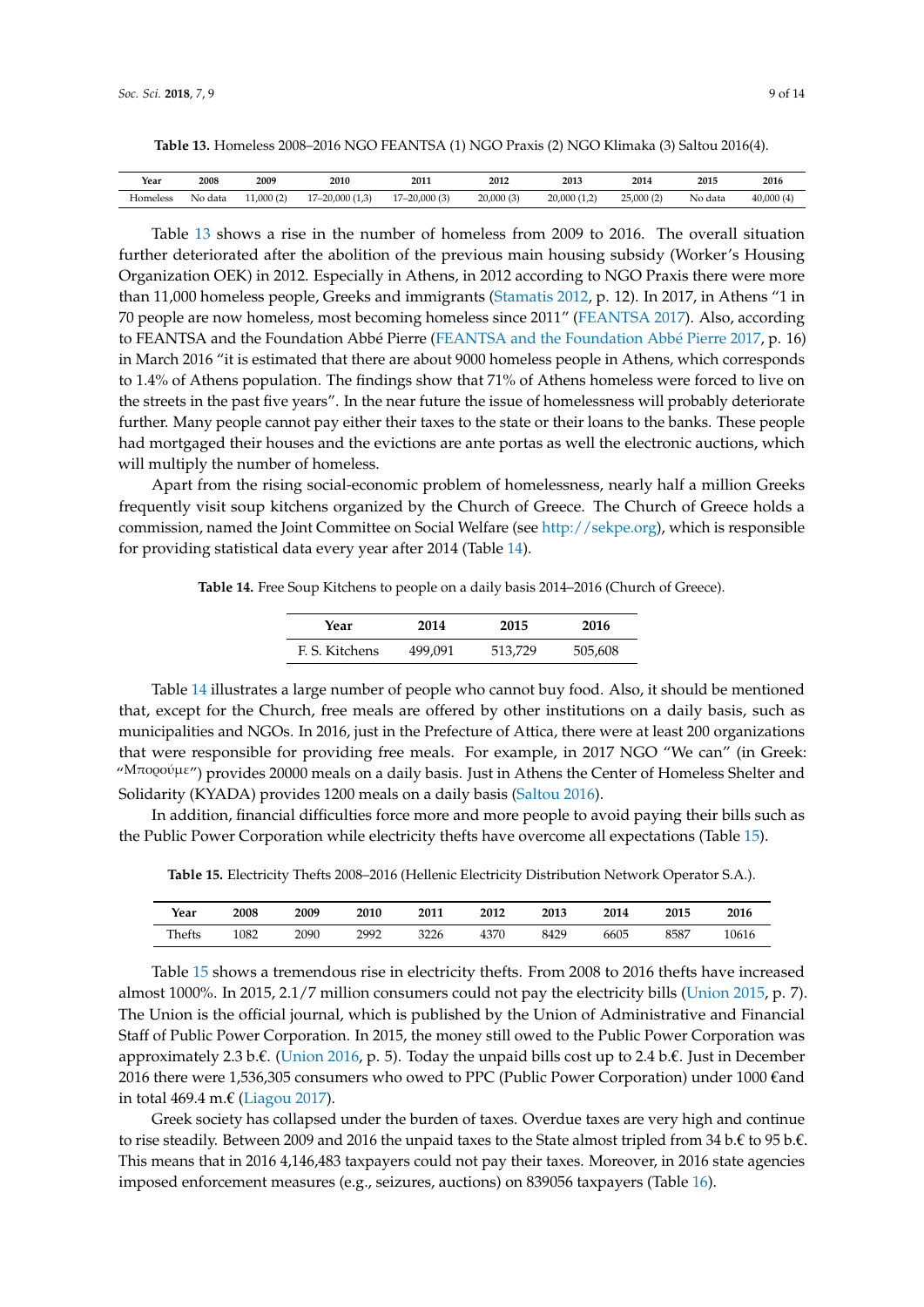| Year                                                        | 2008      | 2009   | 2010   | 2011   | 2012             | 2013    | 2014             | 2015      | 2016             |
|-------------------------------------------------------------|-----------|--------|--------|--------|------------------|---------|------------------|-----------|------------------|
| Debt b. $\epsilon$                                          | $29b \in$ | 34 b.f | 39 b.€ | 44 b.f | 55 b. $\epsilon$ | 63 b.f. | 75 b. $\epsilon$ | 86 b.f.   | 95 b. $\epsilon$ |
| Taxpayers who owe to the Tax Authorities/State              |           |        |        |        |                  |         |                  | 4.305.153 | 4,146,483        |
| Enforcement measures to taxpayers: e.g., seizures, auctions |           |        |        |        |                  |         |                  | 695.074   | 839.056          |

<span id="page-9-0"></span>**Table 16.** Private debt to Tax Authorities/State 2009–2016 (Independent Authority for Public Revenue).

Table [16](#page-9-0) illustrates the dire situation in Greece. After the imposition of the Troika's measures in the Greek economy the debt to tax agencies, namely the state, almost tripled and reached 95 b. $\epsilon$  in 2016. In October 2017, according to the Independent Authority for Public Revenue, tax debts were raised to more than 99 b.€. Furthermore, in 2016 the total number of the taxpayers who owe tax authorities reached 4,146,483 and a large number of them (839,056) were imposed enforcement measures by the state such as seizures and auctions. This practically means that almost one out of two taxpayers owes to tax authorities. In March 2017 enforcement measures have already been imposed to 889,455 taxpayers [\(Panagopoulos](#page-12-16) [2017\)](#page-12-16). Furthermore, there are serious problems with private debt, the total bank debt (red loans) and the debt in social security organizations, which are public institutions.

#### **5. Conclusions**

Greece as a member of the Eurozone profited from low interest rates and covered for some years older structural problems. After the global financial crisis of 2007–2008 Greek high public debt in relation to GDP was not acceptable to financial markets, which stopped lending cheap money. As a consequence, Greece has faced an unprecedented debt crisis since 2009, which has lasted longer than the Great Depression in the United States. The debt crisis has affected all the basic economic and social aspects of the country such as income, pensions, poverty, unemployment, exclusion, housing, bank savings and the accomplishment of basic daily needs (e.g., regular payment of electricity bills). Although Greece sought and systematically received three times vast financial help from the Troika (EU-ECB-IMF) the consequences were devastating to the real economy (e.g., rise in Value-Added Tax, reduction of bank deposits) and real life (e.g., rise in poverty, doubling of suicides, malnutrition and surge in the unemployment rate). The GDP collapsed by up to 25%, the total debt was not reduced and daily routine has become tough for most people, especially for youngsters, who have massively emigrated abroad for economic reasons (brain drain). At the same time, there is a steady decrease of the population under 15 years old due to high costs of living. Furthermore, except for the central government debt, there are additional enormous debts owed by individuals to individuals, to banks and to social security organizations.

The future is ominous. The bailout programs and the austerity measures have not had a clear positive effect [\(Bitzenis et al.](#page-10-3) [2013,](#page-10-3) p. 11; [Christodoulakis](#page-10-5) [2013,](#page-10-5) p. 74). Despite the small primary surplus in 2016 (0.7%) this is not sufficient for the general recovery of the economy. There are many NPLs (non-performing loans) that are not manageable, people cannot save money or easily invest and the weak Greek economy is incapable of retaining big primary surpluses in long-term conditions. "Over the seven years since the onset of the crisis, Greece's debt exposed and exacerbated problems in its banking sector and resulted in a collapse of the economy, far worse than expected at the outset of the crisis" [\(Nelson et al.](#page-12-2) [2017,](#page-12-2) p. 8). Greek reforms demolished the real economy and strengthened tax evasion and corruption. According to the Corruption Perceptions Index Greece has fallen from the 57th position in 2008 to the 69th ranking in 2016. At the same time, according to the European Commission [\(EC](#page-11-15) [2015,](#page-11-15) p. 17) more than one third of the potential Value-Added Tax (VAT) collection is steadily lost in Greece because of fraud, tax evasion and avoidance [\(OECD](#page-12-5) [2016,](#page-12-5) p. 26). Furthermore, even though Greece presents a GDP fall of 25% and a significant loss of wages and incomes, according to the OECD, Greece is the only OECD country that continues to raise taxes and social security contributions [\(OECD](#page-12-17) [2017,](#page-12-17) p. 68). This rising of taxes has proved a serious impediment to the country's competitiveness and general growth.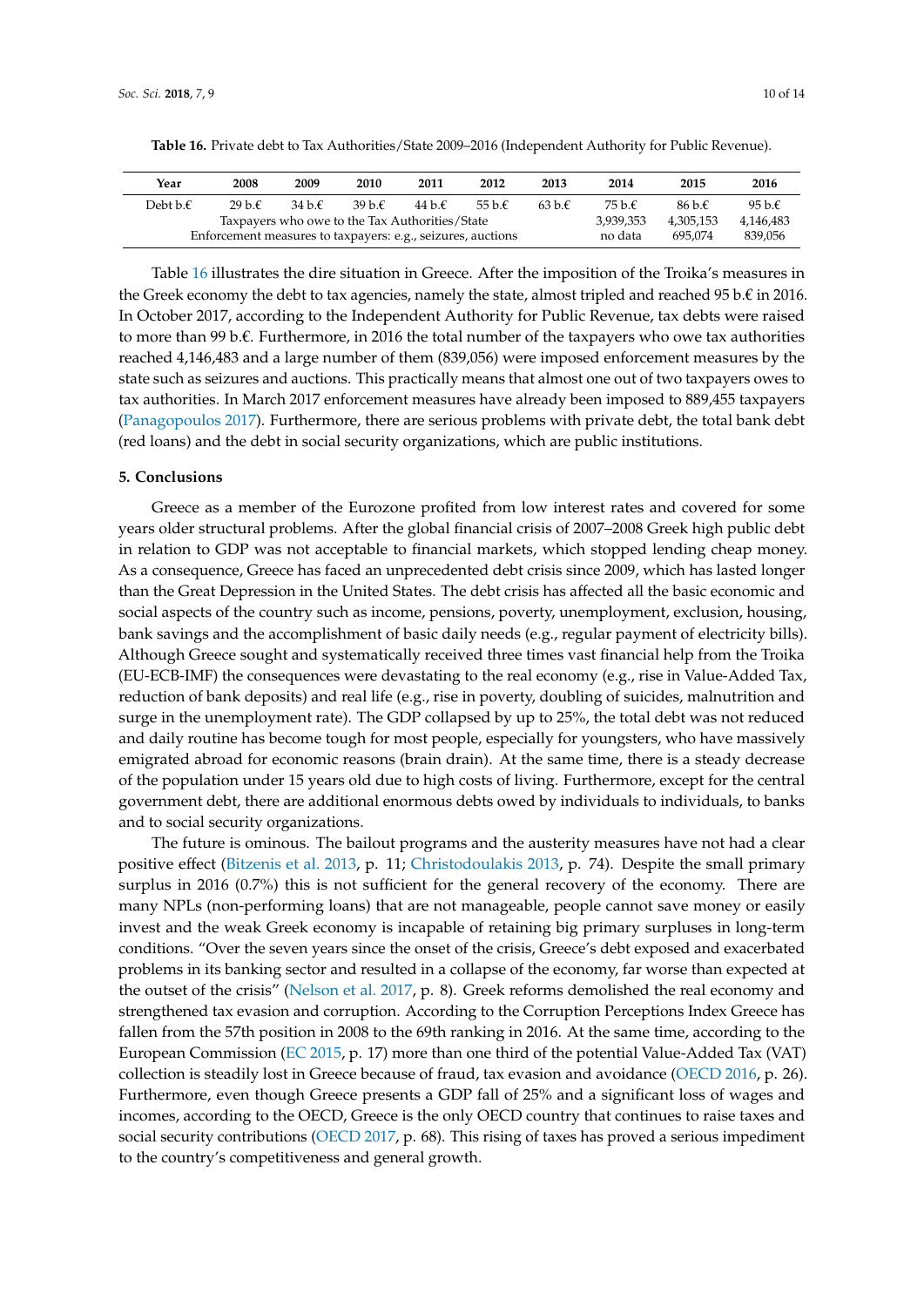In fact, Greece is falling apart into a slow socioeconomic death spiral. More and more extensive cuts and numerous taxes choked every possible and realistic solution, whereas the Troika's countermeasures have weakened the taxpayers' ability to pay their obligations to the state. In 2016 there were 4,146,483 taxpayers who owed the tax authorities and 1,536,305 consumers who owed to Public Power Corporation under  $1000 \epsilon$ . As a result, in a few years the bank savings have almost been halved because people struggle to maintain a viable way of living. "After seven years through the crisis, how the crisis will ultimately be resolved remains unclear" [\(Nelson et al.](#page-12-2) [2017,](#page-12-2) p. 2). Maybe a debt haircut in accordance with a new capable leadership would manage to boost the country. Moreover, a general return to a more idealistic and spiritual way of living is needed because up to a point the past generations are responsible for today's terrible socioeconomic situation (loans, consumption, corruption, tax evasion, luxury etc.). The spiritual way of living is not only free but it can boost the morale and other inner skills. In addition, it can surpass the close limits of the economy and the persistence to the market's superiority. The spiritual revolution includes arts, sports, philosophy, religion, idealism, minimalism, anti-lifestyle of living and ecology. Finally, due to the failure of the "internal devaluation" on which Greece's return to growth is supposed to be based, the last resort would possibly be the return to the national currency (Grexit) or an introduction of a parallel currency [\(Papadimitriou et al.](#page-12-6) [2015,](#page-12-6) p. 14). Surely, there is nobody who can clearly describe the long-term financial impact to the Greek economy. The transition to national currency might offer the desirable flexibility, but at the same time it might provoke fiscal instability or even chaos.

Grexit would possibly help Greek competitiveness by boosting the value of exports. At the same time, the return to national currency would automatically provoke significant currency devaluation. The circulation of money could lead to unemployment reduction, but on the other hand due to inflation people would have difficulty buying goods, especially from abroad. Maybe the worst repercussion could be social unrest, anti-democratic aberration and isolation from the international banking system.

**Conflicts of Interest:** The author declares no conflict of interest.

#### **References**

- <span id="page-10-7"></span>Arapoglou, Vasilis, and Kostas Gounis. 2015. Poverty and Homelessness in Athens: Governance and the Rise of an Emergency Model of Social Crisis Management. Hellenic Observatory Papers on Greece and Southeast Europe. GreeSE Paper No. 90. March. Available online: [http://www.lse.ac.uk/europeanInstitute/research/](http://www.lse.ac.uk/europeanInstitute/research/hellenicObservatory/CMS%20pdf/Publications/GreeSE/GreeSE_No90.pdf) [hellenicObservatory/CMS%20pdf/Publications/GreeSE/GreeSE\\_No90.pdf](http://www.lse.ac.uk/europeanInstitute/research/hellenicObservatory/CMS%20pdf/Publications/GreeSE/GreeSE_No90.pdf) (accessed on 14 December 2017).
- <span id="page-10-0"></span>Baldwin, Richard, and Francesco Giavazzi. 2015. *The Eurozone Crisis: A Consensus View of the Causes and a Few Possible Solutions*. London: CEPR Press. ISBN 978-1-907142-88-8. Available online: [http://voxeu.org/sites/](http://voxeu.org/sites/default/files/file/reboot_upload_0.pdf) [default/files/file/reboot\\_upload\\_0.pdf](http://voxeu.org/sites/default/files/file/reboot_upload_0.pdf) (accessed on 9 October 2017).
- <span id="page-10-1"></span>Berend, Ivan. 2017. *The Contemporary Crisis of the European Union, Prospects for the Future*. New York: Routledge. ISBN 978-1-138-24419-1.
- <span id="page-10-3"></span>Bitzenis, Aristidis, Ioannis Papadopoulos, and Vasileios Vlachos. 2013. *Reflections on the Greek Sovereign Debt Crisis*. Newcastle: Cambridge Scholars Publishing. ISBN 1-4438-4512-4.
- <span id="page-10-2"></span>Carassava, Anthee. 2004. Greece Admits Faking Data to Join Europe. *The New York Times*, September 23. Available online: [http://www.nytimes.com/2004/09/23/world/europe/greece-admits-faking-data-to](http://www.nytimes.com/2004/09/23/world/europe/greece-admits-faking-data-to-join-europe.html)[join-europe.html](http://www.nytimes.com/2004/09/23/world/europe/greece-admits-faking-data-to-join-europe.html) (accessed on 7 December 2017).
- <span id="page-10-4"></span>Cerisier, Frédérique. 2017. Agreement on Greece: Key Points. BNP Paribas, Economic Research Department. June 16. Available online: [http://economic-research.bnpparibas.com/Views/DisplayPublication.aspx?](http://economic-research.bnpparibas.com/Views/DisplayPublication.aspx?type=document&IdPdf=29964) [type=document&IdPdf=29964](http://economic-research.bnpparibas.com/Views/DisplayPublication.aspx?type=document&IdPdf=29964) (accessed on 14 December 2017).
- <span id="page-10-5"></span>Christodoulakis, Nicos. 2013. From Grexit to Growth: On Fiscal Multipliers and How to End Recession in Greece. *National Institute Economic Review*, No 224 (1) May, pp. 66–75. Available online: [http://www.oeetak.gr/](http://www.oeetak.gr/downloads/articles/christodoulakis.pdf) [downloads/articles/christodoulakis.pdf](http://www.oeetak.gr/downloads/articles/christodoulakis.pdf) (accessed on 7 December 2017).
- <span id="page-10-6"></span>Chrysopoulos, Philip. 2016. State Debts to Private Sector in Greece Delay up to 4 years. *Greek Reporter*, July 11. Available online: [http://greece.greekreporter.com/2016/07/11/state-debts-to-private-sector-in-greece](http://greece.greekreporter.com/2016/07/11/state-debts-to-private-sector-in-greece-delay-up-to-4-years/)[delay-up-to-4-years/](http://greece.greekreporter.com/2016/07/11/state-debts-to-private-sector-in-greece-delay-up-to-4-years/) (accessed on 14 December 2017).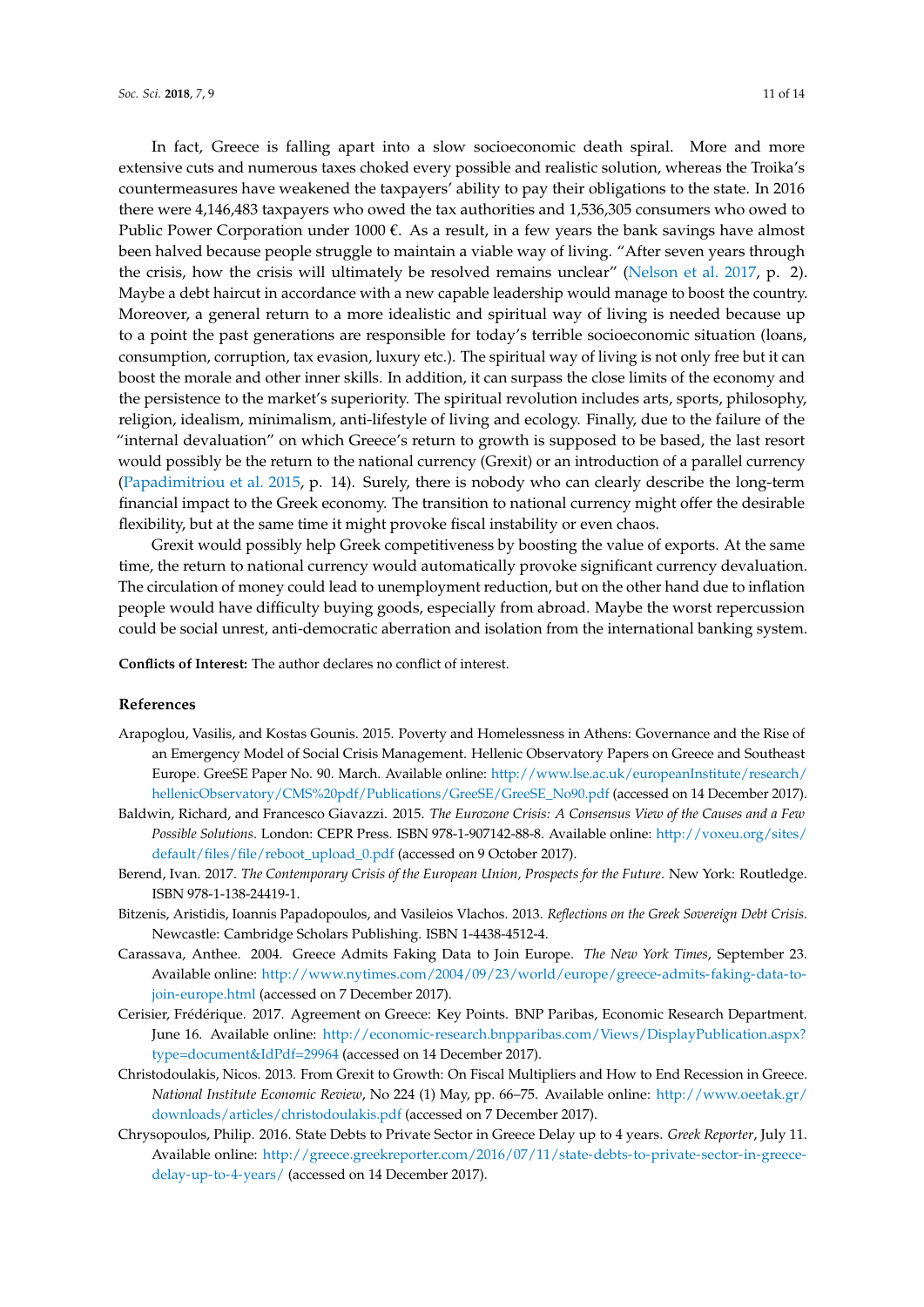- <span id="page-11-11"></span>Chrysopoulos, Philip. 2017. Brain drain: 450,000 Greeks left the country in past 8 years. *Greek Reporter*, March 8. Available online: [http://greece.greekreporter.com/2017/03/08/brain-drain-450000-greeks-left](http://greece.greekreporter.com/2017/03/08/brain-drain-450000-greeks-left-the-country-in-past-8-years/)[the-country-in-past-8-years/](http://greece.greekreporter.com/2017/03/08/brain-drain-450000-greeks-left-the-country-in-past-8-years/) (accessed on 14 December 2017).
- <span id="page-11-4"></span>Darwish, Abdellatif. 2015. Greece and its Financial Crisis. *Al Jazeera Centre for Studies*, August 16. Available online: [http://studies.aljazeera.net/mritems/Documents/2015/8/17/2015817114250257734Financial%20Crisis%](http://studies.aljazeera.net/mritems/Documents/2015/8/17/2015817114250257734Financial%20Crisis%20in%20Greece.pdf) [20in%20Greece.pdf](http://studies.aljazeera.net/mritems/Documents/2015/8/17/2015817114250257734Financial%20Crisis%20in%20Greece.pdf) (accessed on 14 December 2017).
- <span id="page-11-15"></span>EC. 2015. Study to Quantify and Analyse the VAT Gap in the EU Member States 2015 Report, European Commission, TAXUD/2013/DE/321, Warsaw May 2015. Available online: [https://ec.europa.eu/taxation\\_](https://ec.europa.eu/taxation_customs/sites/taxation/files/docs/body/vat_gap2013.pdf) [customs/sites/taxation/files/docs/body/vat\\_gap2013.pdf](https://ec.europa.eu/taxation_customs/sites/taxation/files/docs/body/vat_gap2013.pdf) (accessed on 9 October 2017).
- <span id="page-11-8"></span>Eichengreen, Barry, and Ugo Panizza. 2014. *A Surplus of Ambition: Can Europe Rely on Large Primary Surpluses to Solve its Debt Problem?* NBER Working Paper, No. 20316. Cambridge: National Bureau of Economic Research. Available online: <http://www.nber.org/papers/w20316.pdf> (accessed on 9 October 2017).
- <span id="page-11-2"></span>European Commission. 2010. Eurostat Report on Greek Government Deficit and Debt Statistics (January). European Commission, COM, Brussels. Available online: [http://ec.europa.eu/eurostat/documents/4187653/6404656/](http://ec.europa.eu/eurostat/documents/4187653/6404656/COM_2010_report_greek/c8523cfa-d3c1-4954-8ea1-64bb11e59b3a) [COM\\_2010\\_report\\_greek/c8523cfa-d3c1-4954-8ea1-64bb11e59b3a](http://ec.europa.eu/eurostat/documents/4187653/6404656/COM_2010_report_greek/c8523cfa-d3c1-4954-8ea1-64bb11e59b3a) (accessed on 14 December 2017).
- <span id="page-11-13"></span>FEANTSA. 2017. European Federation of National Organisations Working with the Homeless. Available online: <http://www.feantsa.org/en> (accessed on 9 October 2017).
- <span id="page-11-14"></span>FEANTSA and the Foundation Abbé Pierre. 2017. Second Overview of Housing Exclusion in Europe, FEANTSA and the Foundation Abbé Pierre, p. 16. Available online: [http://www.feantsa.org/download/gb\\_housing](http://www.feantsa.org/download/gb_housing-exclusion-report_complete_20178613899107250251219.pdf)[exclusion-report\\_complete\\_20178613899107250251219.pdf](http://www.feantsa.org/download/gb_housing-exclusion-report_complete_20178613899107250251219.pdf) (accessed on 9 October 2017).
- <span id="page-11-12"></span>Filipeos, Katherine. 2017. Increase in suicides and child mortality during crisis in Greece. *Greek Reporter*, April 12. Available online: [http://greece.greekreporter.com/2017/04/11/increase-in-suicides-and-child-mortality](http://greece.greekreporter.com/2017/04/11/increase-in-suicides-and-child-mortality-during-the-crisis-in-greece/)[during-the-crisis-in-greece/](http://greece.greekreporter.com/2017/04/11/increase-in-suicides-and-child-mortality-during-the-crisis-in-greece/) (accessed on 14 December 2017).
- <span id="page-11-3"></span>Giannitsis, Tassos, and Stavros Zografakis. 2015. *Greece: Solidarity and Adjustment in Times of Crisis*. Düsseldorf: Macroeconomic Policy Institute. Available online: [https://www.boeckler.de/pdf/p\\_imk\\_study\\_38\\_2015.pdf](https://www.boeckler.de/pdf/p_imk_study_38_2015.pdf) (accessed on 9 October 2017).
- <span id="page-11-6"></span>Guarascio, Francesco. 2017. EU ends Greece's deficit procedure in positive signal to markets. *Reuters*, September 25. Available online: [https://www.reuters.com/article/us-eurozone-greece/eu-ends-greeces](https://www.reuters.com/article/us-eurozone-greece/eu-ends-greeces-deficit-procedure-in-positive-signal-to-markets-idUSKCN1C00VS)[deficit-procedure-in-positive-signal-to-markets-idUSKCN1C00VS](https://www.reuters.com/article/us-eurozone-greece/eu-ends-greeces-deficit-procedure-in-positive-signal-to-markets-idUSKCN1C00VS) (accessed on 14 December 2017).
- <span id="page-11-0"></span>Hardouvelis, Gikas, and Ioannis Gkionis. 2016. A Decade Long Economic Crisis: Cyprus versus Greece. *Cyprus Economic Policy Review* 10: 3–40, 1450–61. Available online: [https://www.ucy.ac.cy/erc/documents/](https://www.ucy.ac.cy/erc/documents/Hardouvelis_Gkonis_3-40.pdf) [Hardouvelis\\_Gkonis\\_3-40.pdf](https://www.ucy.ac.cy/erc/documents/Hardouvelis_Gkonis_3-40.pdf) (accessed on 9 October 2017).
- <span id="page-11-7"></span>Hope, Kerin. 2017. Greek poperty e-auctions end 6 month stand-off over debt reduction. *Financial Times*, November 29. Available online: <https://www.ft.com/content/e5750263-d5af-3902-8e84-b6c352daaaa4> (accessed on 14 December 2017).
- <span id="page-11-1"></span>Hyppolite, Paul-Adrien. 2016. Towards a Theory on the Causes of the Greek Depression: An Investigation of National Balance Sheet Data (1997–2014), ELIAMEP (Hellenic Foundation for European and Foreign Policy), Crisis Observatory 22. Available online: [http://crisisobs.gr/wp-content/uploads/2016/05/%CE%](http://crisisobs.gr/wp-content/uploads/2016/05/%CE%95%CF%81%CE%B5%CF%85%CE%BD%CE%B7%CF%84%CE%B9%CE%BA%CF%8C-%CE%9A%CE%B5%CE%AF%CE%BC%CE%B5%CE%BD%CE%BF_22_Paul-Adrien-Hyppolite-%CE%95%CE%9DG1.pdf) [95%CF%81%CE%B5%CF%85%CE%BD%CE%B7%CF%84%CE%B9%CE%BA%CF%8C-%CE%9A%CE%](http://crisisobs.gr/wp-content/uploads/2016/05/%CE%95%CF%81%CE%B5%CF%85%CE%BD%CE%B7%CF%84%CE%B9%CE%BA%CF%8C-%CE%9A%CE%B5%CE%AF%CE%BC%CE%B5%CE%BD%CE%BF_22_Paul-Adrien-Hyppolite-%CE%95%CE%9DG1.pdf) [B5%CE%AF%CE%BC%CE%B5%CE%BD%CE%BF\\_22\\_Paul-Adrien-Hyppolite-%CE%95%CE%9DG1.pdf](http://crisisobs.gr/wp-content/uploads/2016/05/%CE%95%CF%81%CE%B5%CF%85%CE%BD%CE%B7%CF%84%CE%B9%CE%BA%CF%8C-%CE%9A%CE%B5%CE%AF%CE%BC%CE%B5%CE%BD%CE%BF_22_Paul-Adrien-Hyppolite-%CE%95%CE%9DG1.pdf) (accessed on 9 October 2017).
- <span id="page-11-5"></span>International Monetary Fund. 2017. *Greece 2016*. Washington: International Monetary Fund, IMF Country Report No. 17/40, February 2016. Available online: [https://www.imf.org/en/Publications/CR/Issues/2017/](https://www.imf.org/en/Publications/CR/Issues/2017/02/07/Greece-2017-Article-IV-Consultation-Press-Release-Staff-Report-and-Statement-by-the-44630) [02/07/Greece-2017-Article-IV-Consultation-Press-Release-Staff-Report-and-Statement-by-the-44630](https://www.imf.org/en/Publications/CR/Issues/2017/02/07/Greece-2017-Article-IV-Consultation-Press-Release-Staff-Report-and-Statement-by-the-44630) (accessed on 9 October 2017).
- <span id="page-11-10"></span>Karamanis, Konstantinos, and Alina Hyz. 2014. Flexible Working and Unemployment in Greece: An Analysis and Review of the Evidenc. *International Journal of Academic Research in Business and Social Sciences* 4: 533–42. Available online: <http://hrmars.com/index.php/journals/papers/IJARBSS/v4-i10/1248> (accessed on 9 October 2017). [\[CrossRef\]](http://dx.doi.org/10.6007/IJARBSS/v4-i10/1248)
- <span id="page-11-9"></span>Kentikelenis, Alexander, Marina Karanikolos, Aaron Reeves, Martin McKee, and David Stuckler. 2014. Greece's Health Crisis: From Austerity to Denialism. *The Lancet*, 383, No. 9918, February 22, pp. 748–753. Available online: [http://www.gulbenkianmhplatform.com/conteudos/00/79/00/02/Greece%E2%80%99s](http://www.gulbenkianmhplatform.com/conteudos/00/79/00/02/Greece%E2%80%99s-health-crisis_9280.pdf)[health-crisis\\_9280.pdf](http://www.gulbenkianmhplatform.com/conteudos/00/79/00/02/Greece%E2%80%99s-health-crisis_9280.pdf) (accessed on 9 October 2017). [\[CrossRef\]](http://dx.doi.org/10.1016/S0140-6736(13)62291-6)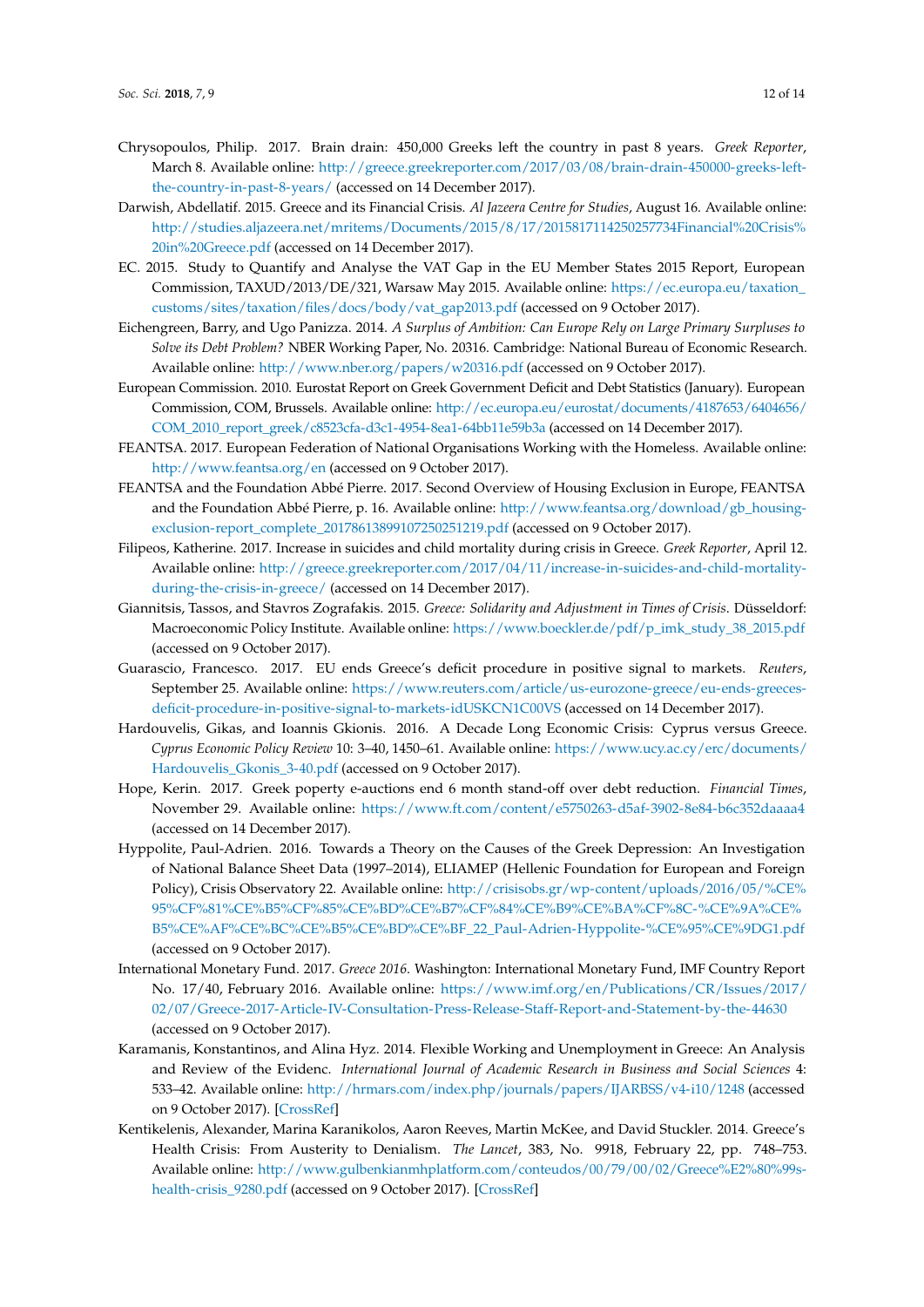- <span id="page-12-7"></span>Kolasa-Sikiaridi, Kerry. 2017. 2017's low deposit rate has brought o 'Credit Negative' event to Greek Banks, Moody's Says. *Greek Reporter*, March 7. Available online: [http://greece.greekreporter.com/2017/03/07/](http://greece.greekreporter.com/2017/03/07/2017s-low-deposit-rate-has-brought-a-credit-negative-event-to-greek-banks-moodys-says/) [2017s-low-deposit-rate-has-brought-a-credit-negative-event-to-greek-banks-moodys-says/](http://greece.greekreporter.com/2017/03/07/2017s-low-deposit-rate-has-brought-a-credit-negative-event-to-greek-banks-moodys-says/) (accessed on 14 December 2017).
- <span id="page-12-15"></span>Liagou, Chrysa. 2017. PPC's social policy "I do not pay" costs 500 m.€. *Kathimerini (The Daily)*, February 6. Available online: [http://www.kathimerini.gr/894867/article/oikonomia/ellhnikh-oikonomia/500-ekat](http://www.kathimerini.gr/894867/article/oikonomia/ellhnikh-oikonomia/500-ekat-eyrw-kostizei-sth-deh-h-koinwnikh-politikh-den-plhrwnw)[eyrw-kostizei-sth-deh-h-koinwnikh-politikh-den-plhrwnw](http://www.kathimerini.gr/894867/article/oikonomia/ellhnikh-oikonomia/500-ekat-eyrw-kostizei-sth-deh-h-koinwnikh-politikh-den-plhrwnw) (accessed on 9 October 2017).
- <span id="page-12-10"></span>Marinakou, Evangelia, Charalampos Giousmpasoglou, and Vasileios Paliktzoglou. 2016. The Brain Drain Phenomenon in Higher Education in Greece: Attitudes and Opinions on the Decision to Immigrate. Paper Presented in the 3rd Annual International Conference on Humanities & Arts in a Global World, Athens, Greece, January 3–6. Available online: [http://repository.uwl.ac.uk/id/eprint/1542/1/Marinakou.](http://repository.uwl.ac.uk/id/eprint/1542/1/Marinakou.etal.(2016)_ATINER.pdf) [etal.\(2016\)\\_ATINER.pdf](http://repository.uwl.ac.uk/id/eprint/1542/1/Marinakou.etal.(2016)_ATINER.pdf) (accessed on 14 December 2017).
- <span id="page-12-8"></span>McCarthy, Nial. 2017. The countries with the largest shadow economies. *Forbes*, February 9. Available online: [https://www.forbes.com/sites/niallmccarthy/2017/02/09/where-the-worlds-shadow](https://www.forbes.com/sites/niallmccarthy/2017/02/09/where-the-worlds-shadow-economies-are-firmly-established-infographic/#6b169475742c)[economies-are-firmly-established-infographic/#6b169475742c](https://www.forbes.com/sites/niallmccarthy/2017/02/09/where-the-worlds-shadow-economies-are-firmly-established-infographic/#6b169475742c) (accessed on 14 December 2017).
- <span id="page-12-4"></span>Ministry of Finance. 2017. The Greek Economy: Recent Economic Developments. Briefing Note, August 2017. Available online: [http://www.mfa.gr/missionsabroad/images/stories/missions/slovakia/](http://www.mfa.gr/missionsabroad/images/stories/missions/slovakia/2017/The%20Greek%20economy%20Recent%20Economic%20Developments%2022.8.2017.pdf) [2017/The%20Greek%20economy%20Recent%20Economic%20Developments%2022.8.2017.pdf](http://www.mfa.gr/missionsabroad/images/stories/missions/slovakia/2017/The%20Greek%20economy%20Recent%20Economic%20Developments%2022.8.2017.pdf) (accessed on 14 December 2017).
- <span id="page-12-2"></span>Nelson, Rebecca, Paul Belkin, and James Jackson. 2017. The Greek debt crisis: Overview and implications for the United States. *Congressional Research Service*, April 24. Available online: [https://fas.org/sgp/crs/row/](https://fas.org/sgp/crs/row/R44155.pdf) [R44155.pdf](https://fas.org/sgp/crs/row/R44155.pdf) (accessed on 14 December 2017).
- <span id="page-12-12"></span>NGO Endeavor Greece. 2016. Human Capital #1 exported "product" of Greece. *NGO Endeavor Greece*, July 19. Available online: <http://endeavor.org.gr/en/latestnews/2137/> (accessed on 9 October 2017).
- <span id="page-12-5"></span>OECD. 2016. OECD Economic Surveys, Greece. March 2016. OECD. Available online: [https://www.oecd.org/](https://www.oecd.org/eco/surveys/GRC%202016%20Overview%20EN.pdf) [eco/surveys/GRC%202016%20Overview%20EN.pdf](https://www.oecd.org/eco/surveys/GRC%202016%20Overview%20EN.pdf) (accessed on 9 October 2017).
- <span id="page-12-17"></span>OECD. 2017. *Tax Policy Reforms 2017: OECD and Selected Partner Economies*. Paris: OECD Publishing. ISBN 978-92-64-27990-2.
- <span id="page-12-16"></span>Panagopoulos, Thanos. 2017. On March 889.455 people under enforcement measures. *Avgi (The Dawn)*, May 5. Available online: [http://www.avgi.gr/article/10951/8122242/se-anankastika-metra-eispraxes-889-455](http://www.avgi.gr/article/10951/8122242/se-anankastika-metra-eispraxes-889-455-phorologoumenoi-ton-martio#) [phorologoumenoi-ton-martio#](http://www.avgi.gr/article/10951/8122242/se-anankastika-metra-eispraxes-889-455-phorologoumenoi-ton-martio#) (accessed on 9 October 2017).
- <span id="page-12-6"></span>Papadimitriou, Dimitri, Michalis Nikiforos, and Gennaro Zezza. 2015. Greece, Conditions and Strategies for Economic Recovery. Levy Economics Institute of Bard College, May 2015. Available online: [http://www.levyinstitute.org/pubs/sa\\_gr\\_5\\_15.pdf](http://www.levyinstitute.org/pubs/sa_gr_5_15.pdf) (accessed on 9 October 2017).
- <span id="page-12-3"></span>Pogatsa, Zoltan. 2014. *The Political Economy of the Greek Crisis*. Riga: Lux Sit. ISBN 978-9934-8396-8-9.
- <span id="page-12-0"></span>Rankin, Jennifer. 2015. Greece in Europe: A short history. *The Guardian*, July 3. Available online: [https://www.](https://www.theguardian.com/world/2015/jul/03/greece-in-europe-a-short-history) [theguardian.com/world/2015/jul/03/greece-in-europe-a-short-history](https://www.theguardian.com/world/2015/jul/03/greece-in-europe-a-short-history) (accessed on 7 December 2017).
- <span id="page-12-14"></span>Saltou, Evi. 2016. Homeless: The . . . "unseen" population of Greece. *Ta NEA (The News)*, November 27. Available online: <http://www.tanea.gr/news/greece/article/5409529/astegoi-o-aoratos-plhthysmos-ths-elladas/> (accessed on 9 October 2017).
- <span id="page-12-9"></span>Stamatis, Georgios. 2012. Homeless in Greece in the Current Financial Crisis. What Perspectives? Review Article, May. Available online: <http://crisis.med.uoa.gr/elibrary/13.pdf> (accessed on 14 December 2017).
- <span id="page-12-1"></span>Thomadakis, Stavros. 2015. Growth, Debt and Sovereignty Prolegomena to the Greek Crisis, Hellenic Observatory Papers on Greece and Southeast Europe. GreeSe Paper No. 91, May 2015. Available online: [http://eprints.lse.ac.uk/62081/1/Thomadakis\\_Growth%20%20Debt%20and%20Sovereignty%](http://eprints.lse.ac.uk/62081/1/Thomadakis_Growth%20%20Debt%20and%20Sovereignty%20Prolegomena%20to%20the%20Greek%20Crisis_Author.pdf) [20Prolegomena%20to%20the%20Greek%20Crisis\\_Author.pdf](http://eprints.lse.ac.uk/62081/1/Thomadakis_Growth%20%20Debt%20and%20Sovereignty%20Prolegomena%20to%20the%20Greek%20Crisis_Author.pdf) (accessed on 14 December 2017).
- <span id="page-12-13"></span>Tragaki, Alexandra, and Konstantinos Lenos. 2017. Suicide Rates in Greece: Comparing Mortality Data with Police Reporting Statistics and Investigating Recent Trends. *VertaisarvioituKollegialGranskad* 51. Available online: <https://journal.fi/fypr/article/view/58961> (accessed on 14 December 2017). [\[CrossRef\]](http://dx.doi.org/10.23979/fypr.58961)
- <span id="page-12-11"></span>Tziovas, Dimitris. 2017. *Greece in Crisis: The Cultural Politics of Austerity*. Edited by Dimitrios Tziovas. London; New York: I.B. Tauris. ISBN 978-1784538453.